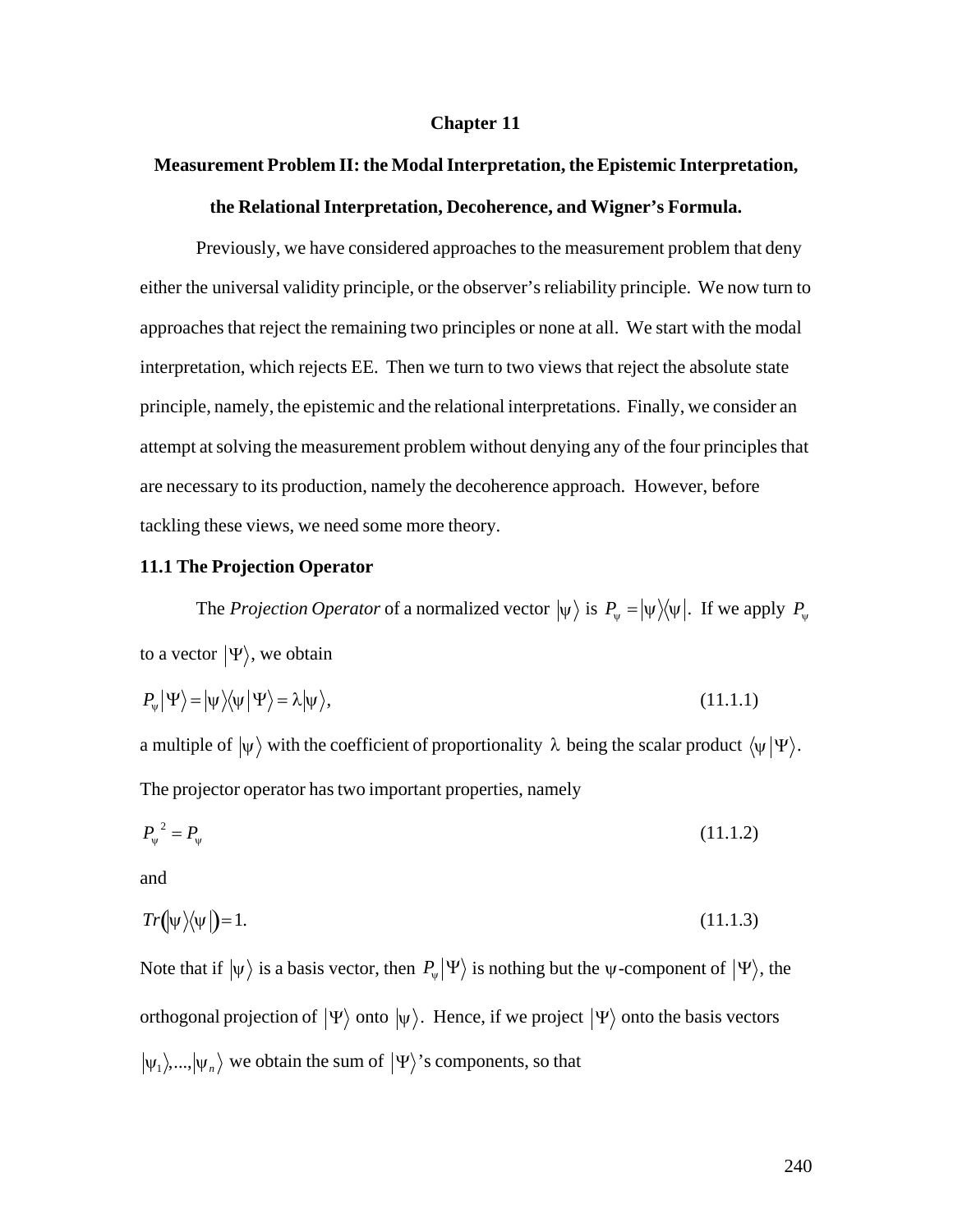$$
|\Psi\rangle = \sum_{i} |\psi_{i}\rangle\langle\psi_{i} | \Psi\rangle = \sum_{i} P_{\psi_{i}} |\Psi\rangle.
$$
 (11.1.4)

Suppose now that  $|\Psi\rangle = \sum c_i |\psi_i\rangle$ . *i*  $\sum c_i |\psi_i\rangle$ . Then, as we know,  $c_i = \langle \psi_i | \Psi \rangle$  and  $c_i^* = \langle \Psi | \psi_i \rangle$ .

Hence,

$$
|c_i|^2 = \langle \Psi | \Psi_i \rangle \langle \Psi_i | \Psi \rangle = \langle P_i \rangle, \tag{11.1.5}
$$

that is, the probability of getting the measurement return  $\lambda_i$ , the eigenvalue associated with the basis vector  $|\psi_i\rangle$ , is obtained by sandwiching the projector of that basis vector.

#### **11.2 The Density Operator**

Up to now, we have described a system by using its state vector. Such method has some drawbacks. For example, neither mixed states, nor subsystems of entangled states, although of obvious interest, can be represented by a state vector. The remedy is to introduce the notion of density operator, which allows the study of quantum systems uniformly.

Consider a mixture with probability  $p_1, p_2,..., p_n$  of being in the corresponding state  $|\Psi_1\rangle, |\Psi_2\rangle, ..., |\Psi_n\rangle$ . As we know, if *O* is an observable, then

$$
\langle O \rangle = \sum_{i} p_i \langle O_{\Psi_i} \rangle = \sum_{i} p_i \langle \Psi_i | O | \Psi_i \rangle. \tag{11.2.1}
$$

We can now define the *density operator*

$$
\rho = \sum_{i} p_i |\Psi_i\rangle\langle\Psi_i|^{1} \tag{11.2.2}
$$

Given that  $P_i = |\Psi_i\rangle\langle\Psi_i|$  is a projector operator and therefore  $Tr(P_i)=1$ , we may

In other words, to construct the density operator, take the <sup>1</sup> In other words, to construct the density operator, take the projector for each of the  $|\Psi_i\rangle$ , projectors. So, in a pure state system,  $\rho = |\Psi\rangle\langle\Psi| = P_{\Psi}$ , namely,  $\Psi$ 's projector. weigh it by the probability that the system is in state  $|\Psi_i\rangle$ , and sum all the thus weighted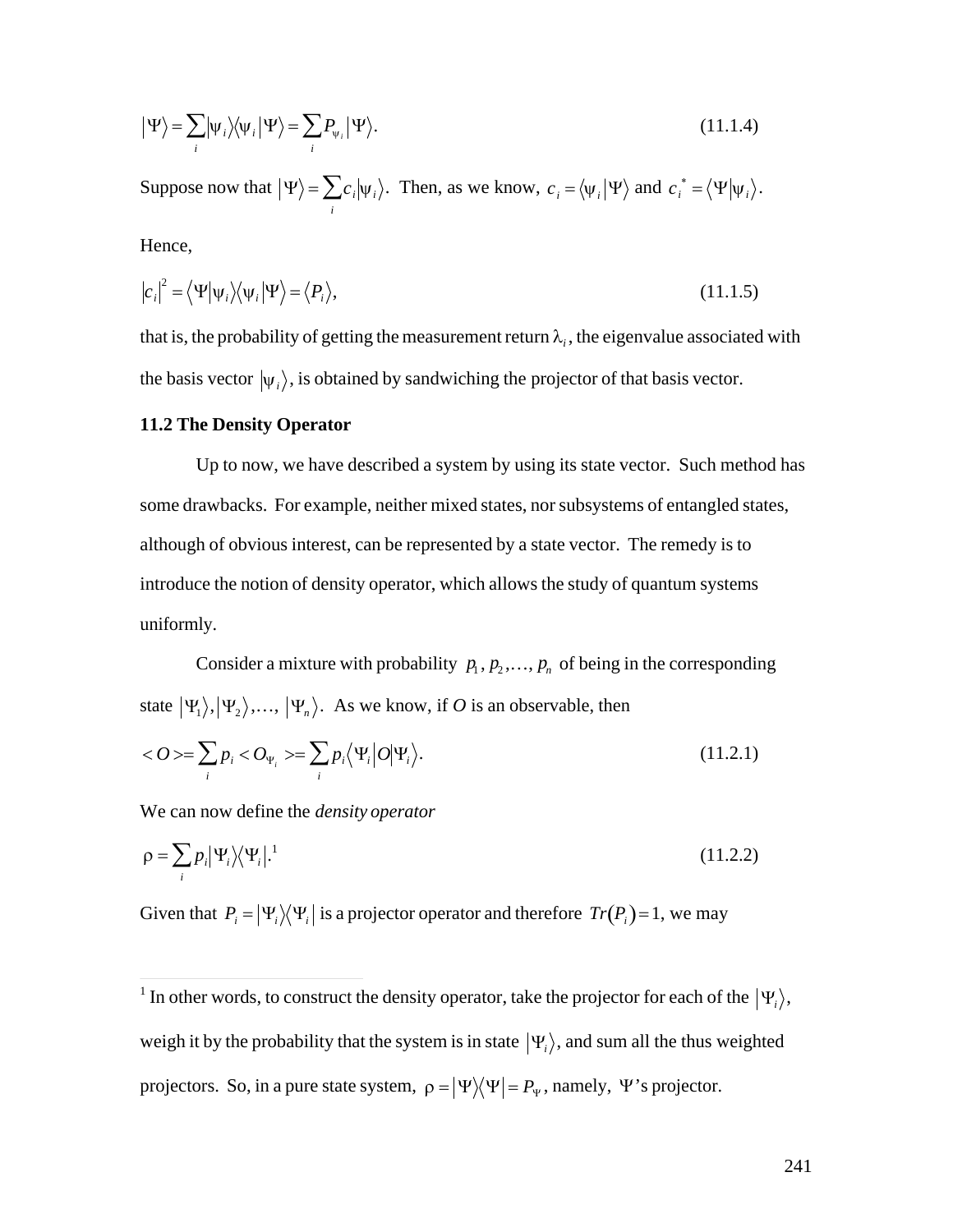immediately infer that  $Tr(\rho) = 1$ . Since  $P_i^2 = P_i$ , we have

$$
Tr(P_iO) = Tr(P_i^2O) = Tr(P_iP_iO) = Tr(P_iOP_i),
$$
\n(11.2.3)

† † where the rightmost member is obtained by cyclical rotation on the previous one. From

 $(11.2.3)$  we obtain

$$
Tr(P_iO) = Tr(\Psi_i) \langle \Psi_i | O | \Psi_i \rangle \langle \Psi_i | \rangle = \langle \Psi_i | O | \Psi_i \rangle Tr(P_i), \qquad (11.2.4)
$$

and since  $Tr(P_i)=1$  it follows that

$$
Tr(P_iO) = \langle \Psi_i | O | \Psi_i \rangle, \tag{11.2.5}
$$

By plugging  $(11.2.5)$  into  $(11.2.1)$ , we obtain

$$
\langle O \rangle = \sum_{i} p_i Tr \Big( \Psi_i \Big) \langle \Psi_i | O \Big). \tag{11.2.6}
$$

Now let us note that  $\rho O = \sum p_i |\Psi_i\rangle\langle \Psi_i|$ *i*  $\sum p_i \lvert \Psi_i \rangle \! \langle \Psi_i \lvert O,$  and therefore

$$
Tr(\rho O) = Tr \bigg(\sum_{i} p_i |\Psi_i\rangle\langle\Psi_i|O\bigg). \tag{11.2.7}
$$

Since *Tr* is a linear operator, the trace of a sum is the sum of the traces, and consequently we can rewrite (11.2.7) as

$$
Tr(\rho O) = \sum_{i} p_i Tr(\Psi_i) \langle \Psi_i | O \rangle. \tag{11.2.8}
$$

Finally, by plugging (11.2.8) into (11.2.6) we obtain

$$
\langle O \rangle = Tr(\rho O),\tag{11.2.9}
$$

which expresses  $O$ 's expectation value in terms of the density operator. In a pure state system such that  $|\Psi\rangle = \sum c_i |\psi_i\rangle$ , u *i*  $\sum c_i |\psi_i\rangle$ , upon measuring *O* the probability of obtaining the

operator  $\rho$  are Hermitian, by using (11.2.9) we obtain eigenvalue  $\lambda_i$  is  $\langle P_i \rangle$ , as (11.1.4) shows. Hence, remembering that both  $P_i$  and the density

$$
|c_i|^2 = Tr(\rho P_i). \tag{11.2.10}
$$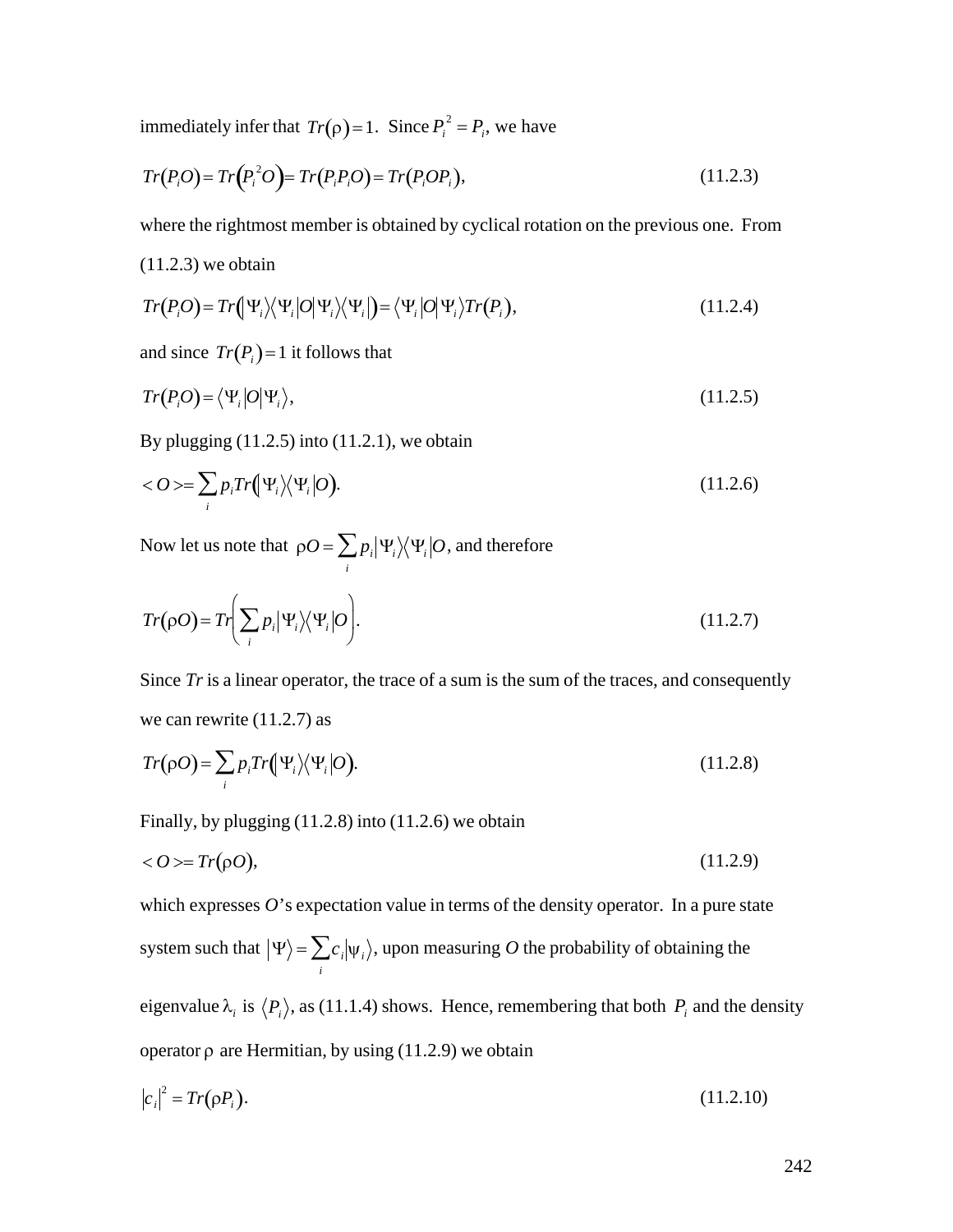The density operator, then, provides a uniform procedure for calculating expectation values and the probabilities of individual returns for both pure and mixed state systems. More generally, all measurable quantities can be obtained by means of the density operator. Hence, while the state vector can only describe a pure state, a density operator can describe mixtures as well, thus providing a general way of representing any sort of system. In addition, while the same quantum state can be described by different state vectors, it can only be described by one density operator. A system is in a pure state if and only if the density operator reduces to a projection operator, and therefore  $\rho^2 = \rho$ .

state of particles 1 and 2, where  $\{ |e_1\rangle, |e_2\rangle \}$  is the basis for  $H_1$ , the space of particle 1, and Now let us construct the density operator for  $|\Psi\rangle = \alpha |e_1 d_2\rangle + \beta |e_2 d_1\rangle$  the entangled  $\mathbf{r}^{\text{th}}$ shorthand for  $|a\rangle \otimes |b\rangle$ , we have  $\{|d_1\rangle, |d_2\rangle\}$  is the basis for  $H_2$ , the space of particle 2. Keeping in mind that  $|ab\rangle$  is

$$
\rho = (\alpha | e_1 \rangle \otimes | d_2 \rangle + \beta | e_2 \rangle \otimes | d_1 \rangle) (\alpha^* \langle e_1 | \otimes \langle d_2 | + \beta^* \langle e_2 | \otimes \langle d_1 |),
$$
\n(11.2.11)

that is,

$$
\rho = \alpha \alpha^* (e_1) \otimes |d_2\rangle)(e_1 | \otimes \langle d_2|) + \alpha \beta^* (e_1) \otimes |d_2\rangle)(e_2 | \otimes \langle d_1|) +
$$
  
\n
$$
\beta \alpha^* (e_2) \otimes |d_1\rangle)(e_1 | \otimes \langle d_2|) + \beta \beta^* (e_2) \otimes |d_1\rangle)(e_2 | \otimes \langle d_1|)
$$
  
\n(11.2.12)

Since  $(A \otimes B)(C \otimes D) = AC \otimes BD$ , we obtain

$$
\rho = \alpha \alpha^* (e_1) \langle e_1 | \otimes | d_2 \rangle \langle d_2 | \mathbf{H} \alpha \beta^* (e_1) \langle e_2 | \otimes | d_2 \rangle \langle d_1 | \mathbf{H}
$$
  
\n
$$
\beta \alpha^* (e_2) \langle e_1 | \otimes | d_1 \rangle \langle d_2 | \mathbf{H} \beta^* (e_2) \langle e_2 | \otimes | d_1 \rangle \langle d_1 | \mathbf{H}
$$
\n(11.2.13)

#### **11.3 Reduced Operators**

Suppose that particles 1 and 2 have become entangled, and that we want to make predictions about observable *O* of particle 1. Obviously, one way is appropriately to apply  $\rho$ , the density operator for system 1+2, to *O*'s extension. However, it is also possible to construct a new density operator  $\rho_1$ , the reduced density operator of 1, which operates in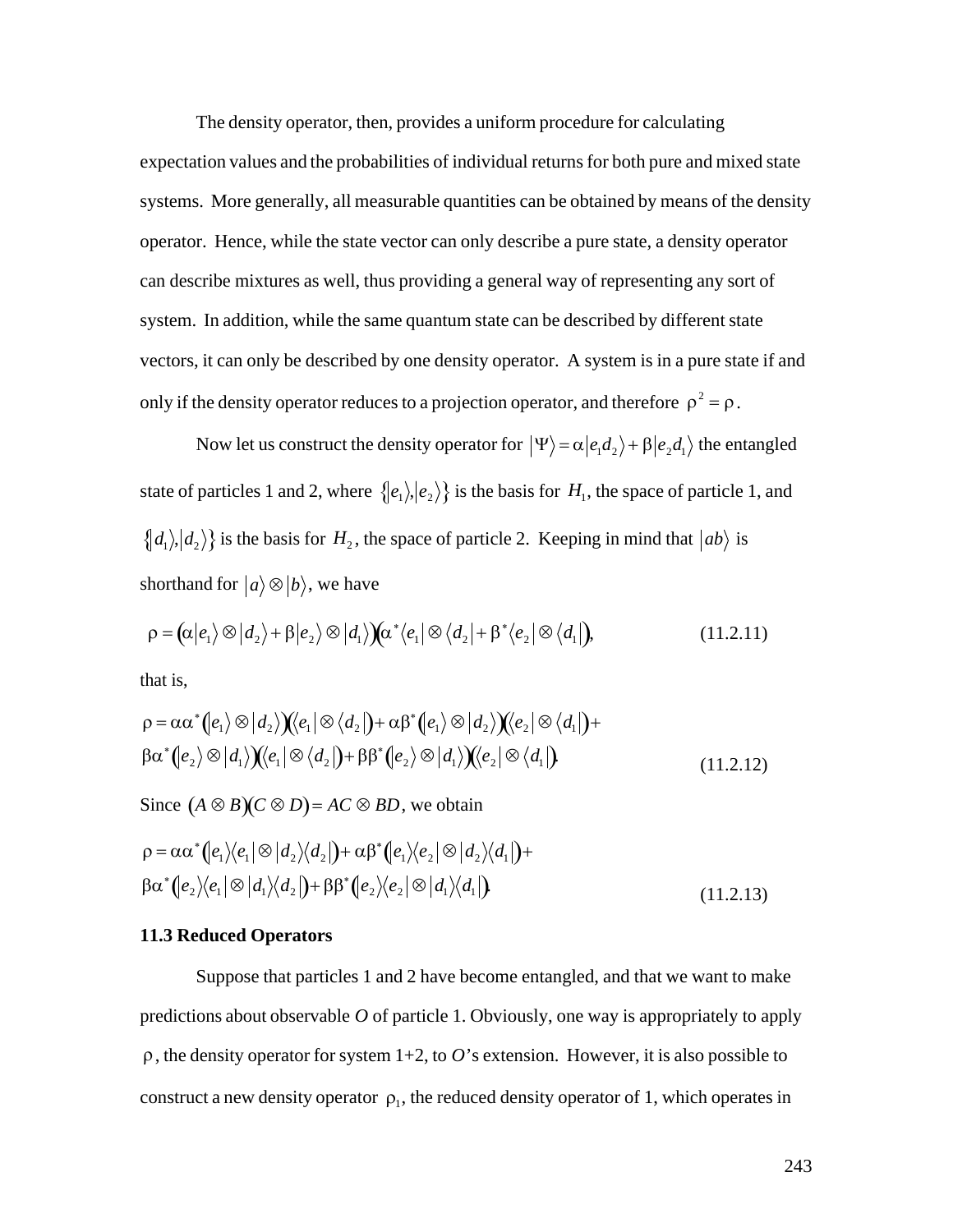*H*<sub>1</sub>, and therefore can be applied to *O* directly. The matrix element  $o_{i,j}$  of  $\rho_1$  is obtained by performing a *partial trace* on  $\rho$  with respect to 2:

$$
o_{i,j} = \sum_{m} (\langle e_i | \langle d_m | \mathbf{p} (e_j | d_m \rangle), \tag{11.3.1}
$$

so that  $\rho_1 = Tr_2(\rho)$ . In other words, to obtain  $\rho_1$ , we apply the operator *Tr* to the parts of  $\rho$ system  $1+2$ , then containing basis vectors from 2. Hence, if (11.2.13) gives the density operator for the

$$
\rho_1 = \alpha \alpha^* (e_1) \langle e_1 | \otimes Tr | d_2 \rangle \langle d_2 | \mathbf{H} = \alpha \beta^* (e_1) \langle e_2 | \otimes Tr | d_2 \rangle \langle d_1 | \mathbf{H}
$$
  

$$
\beta \alpha^* (e_2) \langle e_1 | \otimes Tr | d_1 \rangle \langle d_2 | \mathbf{H} = \beta \beta^* (e_2) \langle e_2 | \otimes Tr | d_1 \rangle \langle d_1 | \mathbf{H}
$$

(11.3.2)

and remembering that  $Tr(A \rangle \langle B|) = \langle B|A \rangle$  we obtain

$$
\rho_1 = \alpha \alpha^* |e_1\rangle\langle e_1| + \beta \beta^* |e_2\rangle\langle e_2|.
$$
\n(11.3.3)

It can be shown that  $\rho_1$  is in fact a density operator and that it contains the same information about 1 as the state vector of the compound system.<sup>2</sup>

# † **11.4 The Modal Interpretation**

Under the label "modal interpretation," one can group a rather varied assortment of interpretations of quantum mechanics that share the rejection of EE. The field of modal interpretation is far from settled, with several authors holding rather different views, and consequently we shall restrict ourselves to very general considerations.<sup>3</sup>

<sup>&</sup>lt;sup>2</sup> However, there is no Hamiltonian operator relating to, say, 1 alone, enabling us to obtain the evolution equation for  $\rho_1$ . By contrast, there is no such problem for the density operator of the compound.

 $3$  For a general account of the modal interpretation, see Vermaas, P. E., (1999).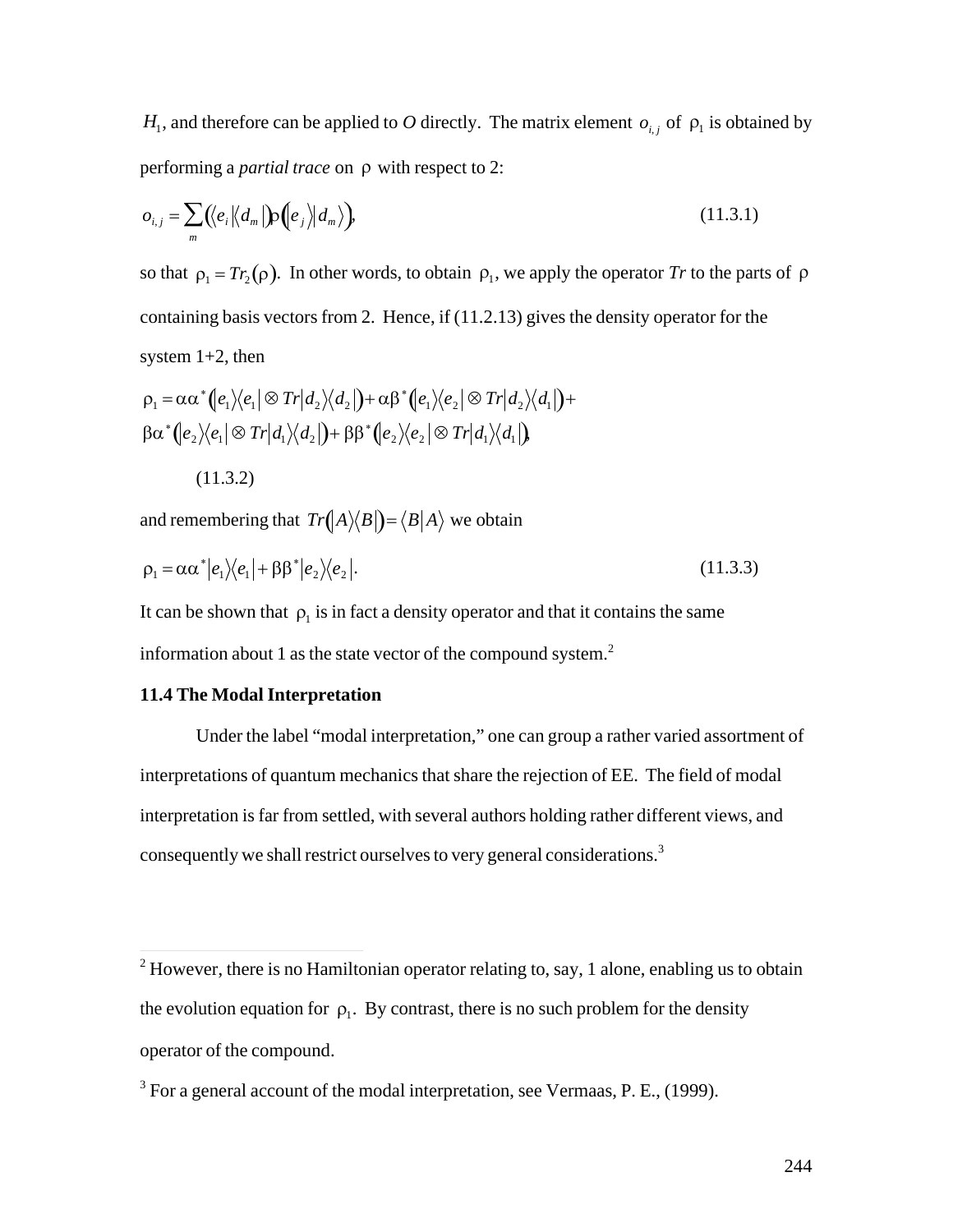The basic idea is that the standard quantum state never collapses and that its job is to provide the probabilities, interpreted in terms of ignorance, that the system possesses one among a certain set of properties. The problem, of course, is to come up with such a set of properties without falling foul of KS. To this effect, typically, one distinguishes the *value state* from the *dynamical state* of a system. The latter is the standard, but non-collapsable, quantum state. The value state, an entity that does not exist in the standard interpretation, describes the properties of the system.

One way to understand how this can be made to work is by appealing to Schmidt's theorem (the bi-orthogonal decomposition theorem). Consider a system *S* made up of two disjoint subsystems  $S_1$  and  $S_2$  and whose Hilbert space is  $H = H_1 \otimes H_2$ . Then, for every state vector  $|\Psi\rangle$  in *H* it is the case that

$$
|\Psi\rangle = \sum_{i} c_i |\psi_i\rangle \otimes |\phi_i\rangle, \qquad (11.4.1)
$$

where the set of  $|\psi\rangle$ 's is an orthonormal basis (the Schmidt basis) in  $H_1$ , the set of  $|\phi\rangle$ 's an orthonormal basis (the Schmidt basis) in  $H_2$  and  $\sum |c_i|^2 = 1$ .<sup>4</sup> For ex  $\mathbb{F}_{2n}$ vector expansion has only two addenda instead of four). It turns out that the decomposition *i*  $\sum |c_i|^2 = 1$ <sup>4</sup> For example, the singlet configuration (8.4.1) takes the form of a bi-orthogonal decomposition. (Note that the is unique if and only if no two  $|c_i|^2$  are equal.<sup>5</sup> For example, the singlet configuration

 $\frac{1}{2}$ <sup>4</sup> Given (11.4.1), one can easily obtain the reduced density operators  $\rho_1 = \sum |c_i|^2 |\psi_i\rangle\langle\psi_i|$  $\sum \bigl| c_{\,i} \bigr|^2 \bigl| \psi_{\,i} \bigr\rangle\!\bigl\langle \psi_{\,i} \bigr|$ 

and 
$$
\rho_2 = \sum_i |c_i|^2 |\phi_i\rangle\langle\phi_i|
$$
.

 $\overline{a}$ 

made up of further subsystems. When the various  $|c_i|^2$  are not all different the <sup>5</sup> The theorem holds only for a two-component system, although each subsystem can be decomposition is degenerate and things get more complicated. Still, modal interpretations

*i*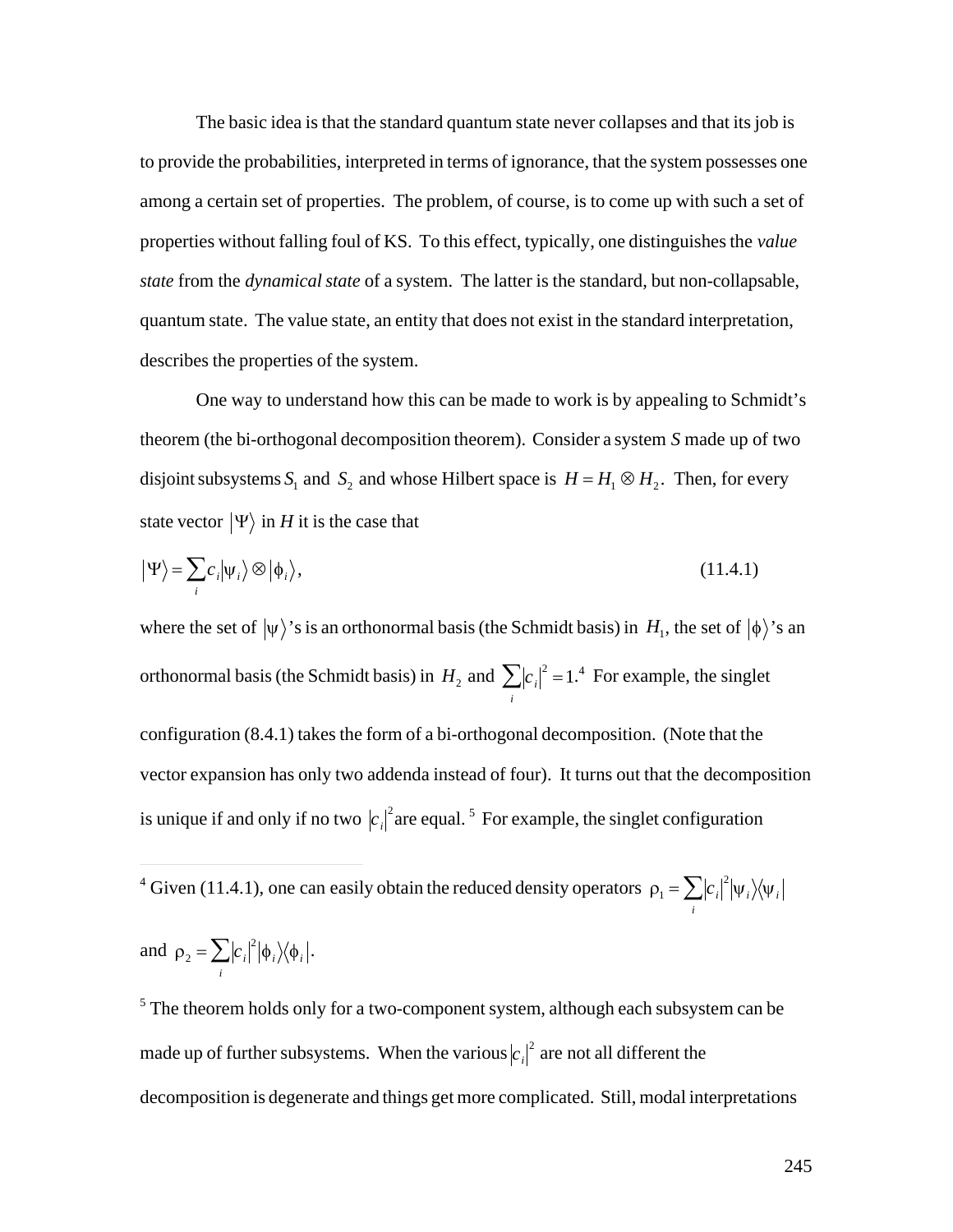(8.4.1) is not unique because  $|c_1|^2 = |c_2|^2$ , and in fact, we saw that (8.4.1) enjoys rotational  $\{\psi_1\},\ldots,\psi_n\}$ , and therefore an observable *O*, for *S*<sub>1</sub>. The same is true of *S*<sub>2</sub>, where an invariance. When the decomposition is unique, the state of *S* picks out a unique basis observable Q is picked by the state of S. Then, each of the  $|\psi\rangle$ 's is a value state for  $S_1$  and each of the  $|\phi\rangle$ 's a value state for  $S_2$ .

At this point, quantum mechanical computation takes over. The dynamical state  $|\Psi\rangle$  gives a probability  $|c_i|^2$  that  $S_1$  has a value state  $|\Psi_i\rangle$  and  $S_2$  value state  $|\phi_i\rangle$ . The to eigenvalue link, guarantees that  $O$  and  $Q$  have the appropriate eigenvalues. In particular, adoption of a modification of the eigenstate to eigenvalue link, namely, the *value*-eigenstate when, say,  $S_2$  is a measuring device and  $S_1$  the observed system, the entanglement rejection of EE allows one to say that pointers point even when they are represented by a between  $S_1$  and  $S_2$  brought about by TDSE is in fact a bi-orthogonal decomposition. The superposition, thus eliminating the pure state problem. At the same time, it becomes possible to say that *O* has a determinate value even before measurement even if we do not know it. The strictures imposed by KS are satisfied by requiring that  $S_1$  may not possess all possible properties all the times. Instead,  $S_1$  is only ascribed  $O$  and all the properties obtainable from it by manipulation in terms of the logical connectives "not", "or", "and."<sup>6</sup>  Other properties are taken to be undefined. We may call the view just described "the bi-

can be extended to cover such cases. For simplicity, we shall stick to non-degenerate cases.

 $\overline{a}$ 

<sup>6</sup> These logical connectives are mapped onto a subset of the relevant Hilbert space. There is not a general agreement on how to do this. We shall see one possible way of doing it when we study the Consistent Histories Interpretation, which constructs a Boolean algebra (section 12.3).

246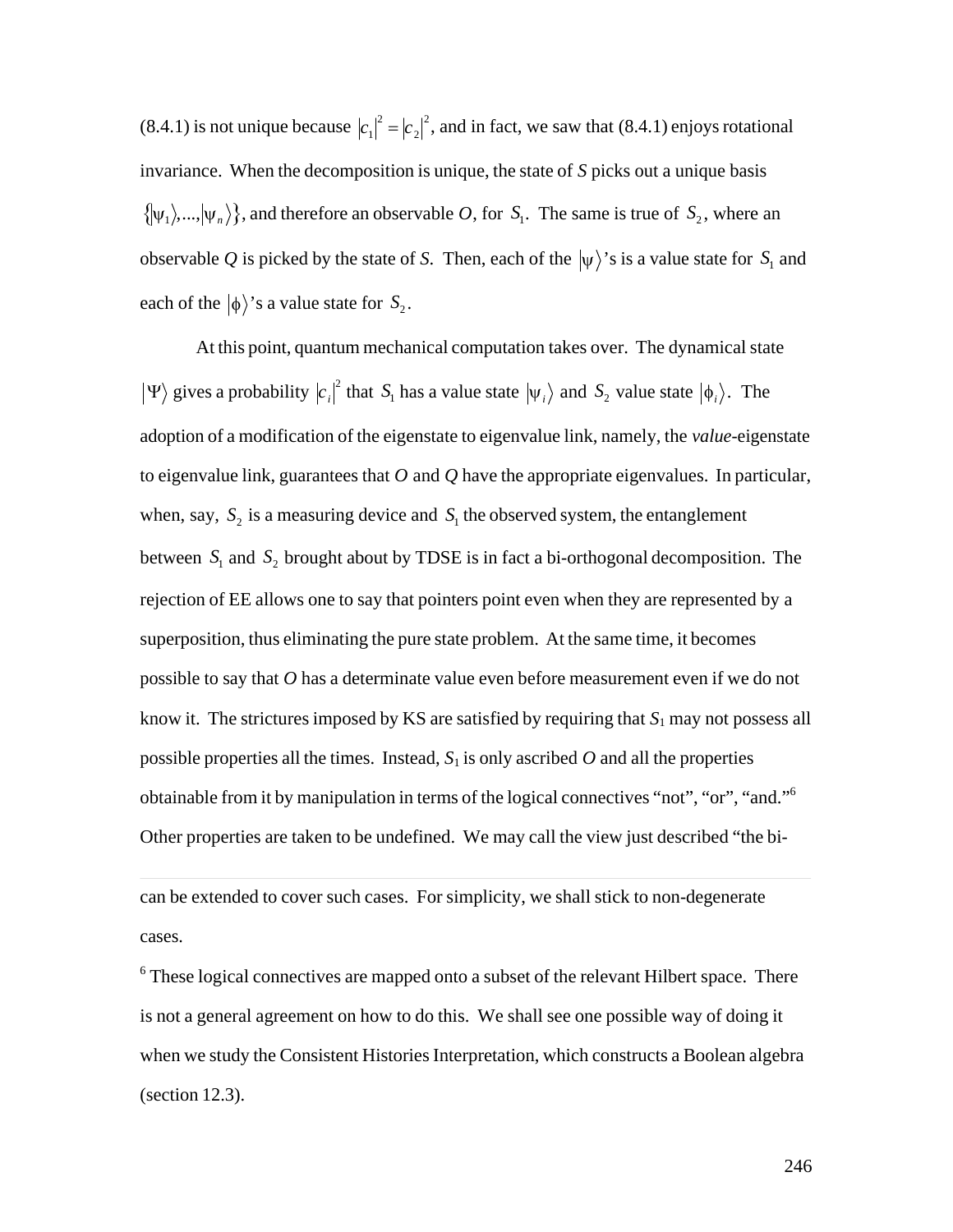orthogonal interpretation." Its predictions are identical to those of standard quantum mechanics.

The bi-orthogonal interpretation suffers from two main problems. First, the system  $S = S_1 + S_2$  must be in a pure state. Second, the fact that Schmidt's theorem applies only to two-component systems entails that  $S_1$  has property *O* only from the point of view of  $S_2$ . In the state vector for this new compound will not choose the set of  $|\psi\rangle$ 's as an orthonormal addition, if we couple  $S_1$  not with  $S_2$  but with, say,  $S_3$ , the bi-orthogonal decomposition of basis in  $H_1$ , and this reinforces the point that a system's properties (not just their values) are not intrinsic but relational since they exist only in connection to other systems, a fact often referred to as "perspectivalism."<sup>7</sup> In addition, when one of the two systems is a measurement device, perspectivalism produces a type of environmental contextuality that some find problematic because it limits one's ability to examine correlations. For example, in the singlet configuration, where *a* and *b* are the two entangled particles and *A* and *B* are the devices measuring them, the total system is *abAB*. In terms of the biorthogonal interpretation, the system can be divided into *A* and *abB* or into *B* and *abA*, and the respective pointer positions cannot be correlated because they correspond to different perspectives.

However, to a certain degree these two problems can be diminished by altering the bi-orthogonal version. For, it turns out that when (11.4.1) applies, the bi-orthogonal decomposition is unique, and

$$
W = \sum_{i} c_i |\chi_i\rangle\langle\chi_i| \tag{11.4.2}
$$

<sup>7</sup> Hence, perspectivalism, as it is here understood, is more radical than property contextualism. For the latter, not the properties but their values are context dependent; for the former, the very existence of a property is contextual.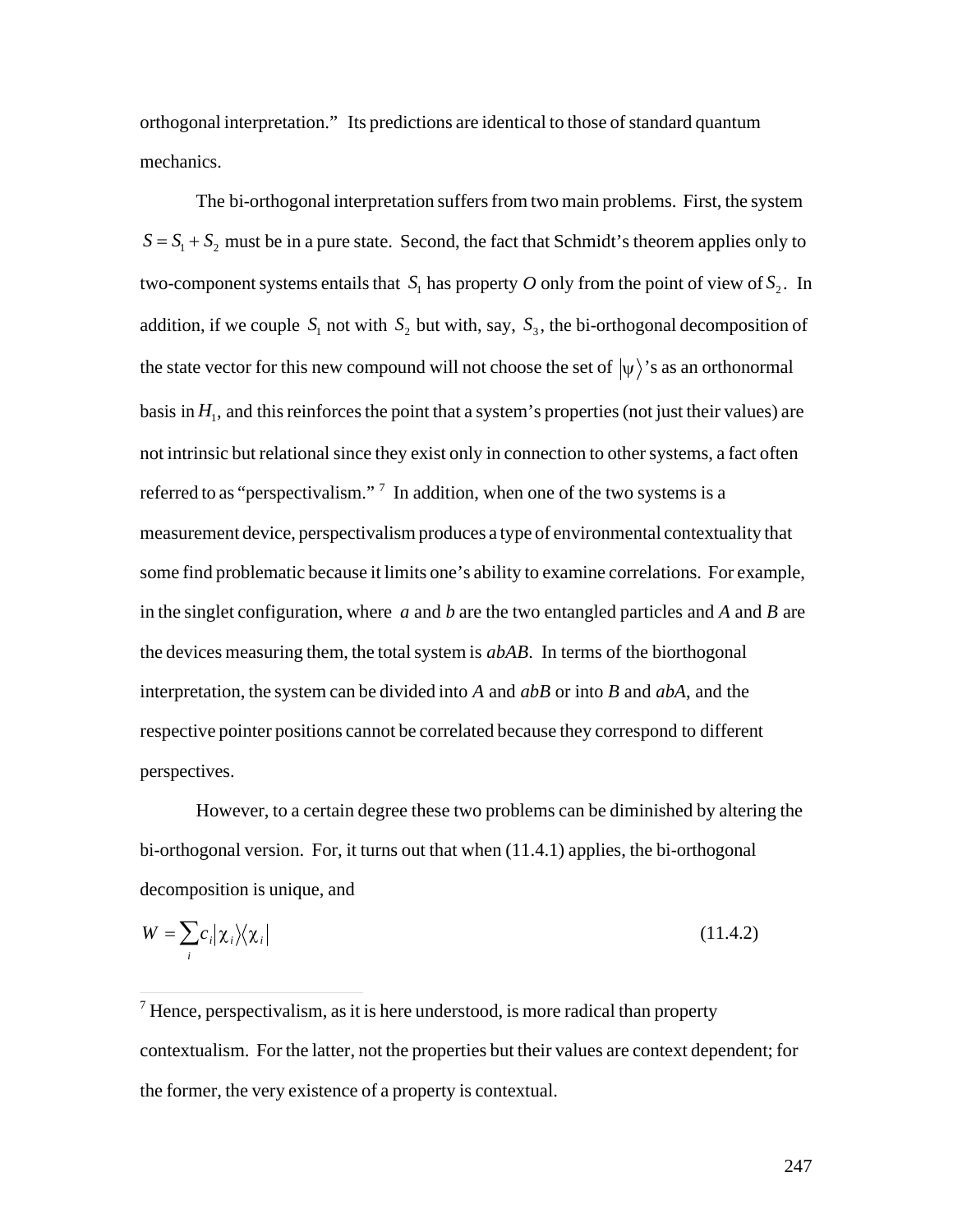is the reduced density operator for subsystem  $S_i$ , then  $|\psi_i\rangle = |\chi_i\rangle$ . In other words, in the of using the bi-orthogonal decomposition theorem, one may use the familiar reduced Schmidt basis for  $S_1$  of system  $S = S_1 + S_2$ , the matrix of *W* is diagonalized. Hence, instead density operators in order to determine  $S_1$ 's properties. One may then generalize this result are provided by the spectral resolution of its density operator. This allows the consideration into what is called "the spectral interpretation" and claim that the value states of any system of subsystems  $S_1, \ldots, S_n$  that are not part of a composite *S* in a pure state, and therefore it † measuring devices *A* and *B* in the EPR case described above, thus diminishing the role of solves the first problem. Moreover, it allows the correlation of the properties of the perspectivalism.

Nevertheless, some degree of perspectivalism remains. For the spectral interpretation, like the bi-orthogonal interpretation, allows the correlation of properties of subsystems  $S_1, ..., S_n$  only if such subsystems are disjoint. Since if a system *S* has more than † correlations can be established only among those properties belonging to subsystems two subsystems then it can be partitioned into disjoint subsystems in more than one way, involved in one and the same partition. For example, suppose that  $S = S_1 + S_2 + S_3$ . any correlation of properties depends on a specific partition, and therefore perspectivalism Obviously, one can partition S into  $S_1$ ,  $S_2$ ,  $S_3$ , or into  $(S_1S_2)$ ,  $S_3$ , and so on. Consequently, remains.

The obvious solution is to claim that there is one and only one privileged partition of a complex system. In other words, one may claim that there are disjoint elementary systems that are somehow fundamental in nature and that complex systems are built out of them. This is the basic idea behind the atomic interpretation. In this view, the properties of the fundamental (atomic) systems are obtained according to the spectral interpretation. However, the property-projectors of a compound (molecular) system are obtained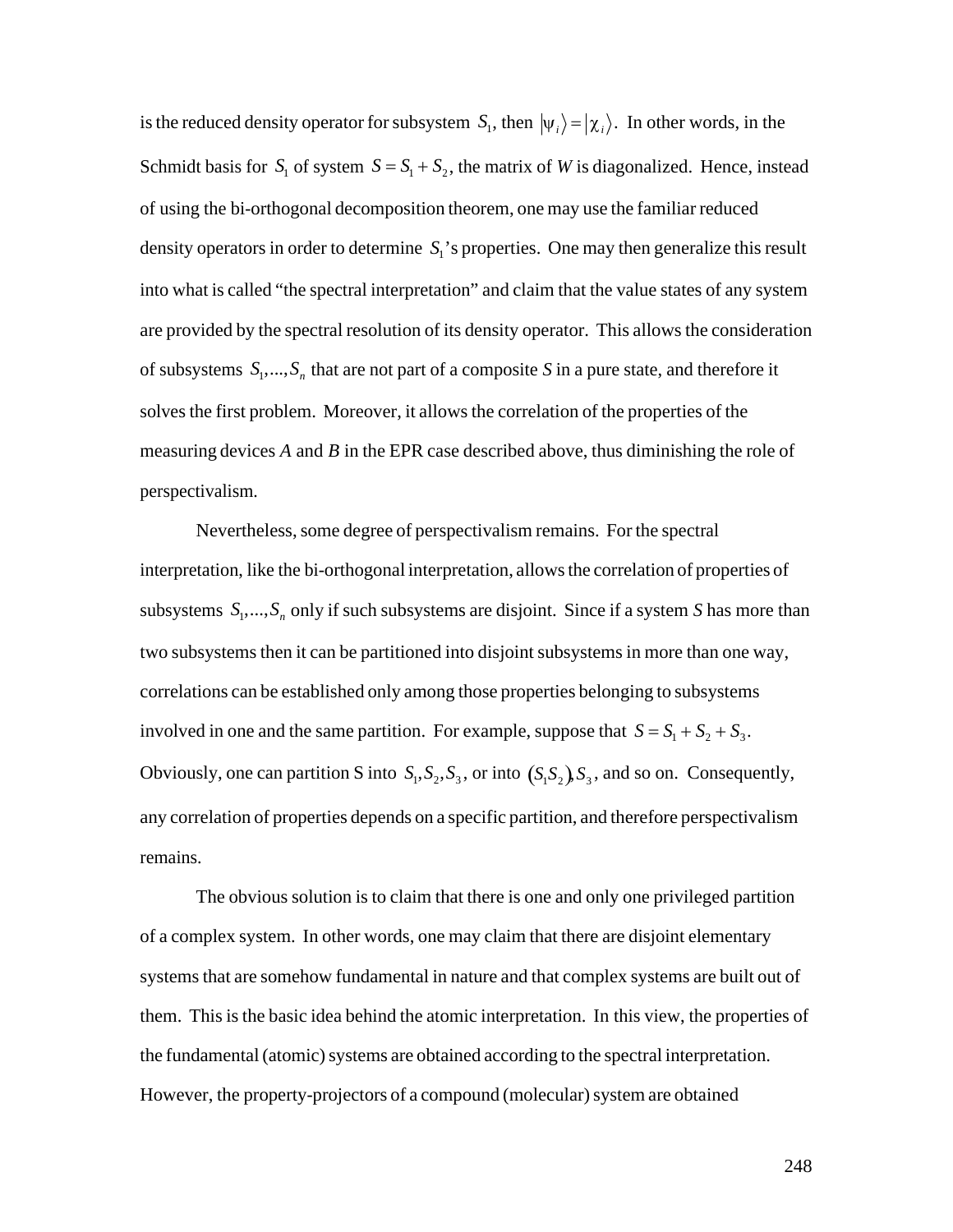differently: they are the tensor product of the property-projectors of the component atomic systems.

In spite of their ingenuity, it remains unclear whether modal interpretations can successfully cope with measurement. One can show that if the modal interpretations are correct there are some possible measurements that have no outcome. Although no doubt serious, this may not be a fatal drawback, as long as the measurements in question are outlandish and utterly unrealistic. The problem is that if the measurement device must be described in an infinite dimensional Hilbert space (as it is the case with a pointer allowing a continuous set of readings), then these interpretations fail to account for measurement outcomes. This casts doubts that modal interpretations are empirically adequate.

#### **11.5 The Epistemic Interpretation**

Some proposals to solve the measurement problem are based on the rejection of the absolute state principle, the view that the state vector is unqualifiedly about the physical state of a system. The most radical of these is what may be dubbed the "Epistemic Interpretation", according to which the state vector does not describe a physical system but our knowledge of its possible experimental behaviour, and its collapse at measurement merely refers to a change in such knowledge. $8\,$  In other words, the temporal evolution of the wavefunction does not describe the evolution of a physical system but the change in the

<sup>8</sup> Fuchs, C. A. and Peres, A., (2000), if I understand them correctly. See also their reply to comments in the same journal, (September 2000), 11-14 and 90. Similar views are held by Peierls (Peierls, R. E., (1991)), and Zeilinger (Zeilinger, A., (1999)). Later in his career, Heisenberg claimed that the state function contains both objective and subjective elements, the former ones associated with the potentialities present in the system, and the latter ones reducible to the individual's knowledge of the system; the function's collapse is just the result of a change in knowledge (Heisenberg, W., (1971): 53-4).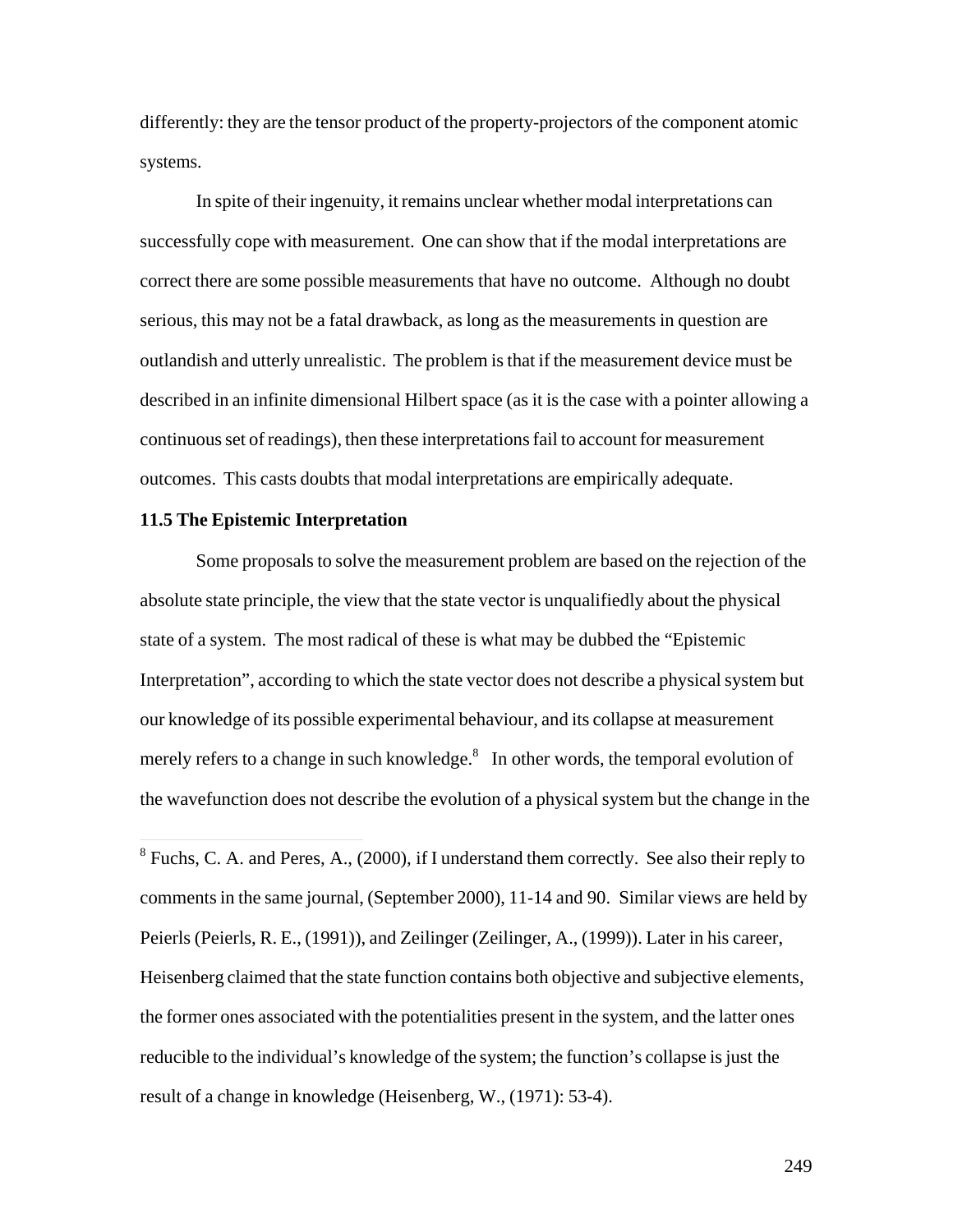probabilities of possible experimental returns given the observer's knowledge. So, Schrödinger's cat is not, as it were, half dead and half alive; rather, the state of superposition simply represents our imperfect knowledge of the cat's state. Upon observation, our knowledge, but not the cat, abruptly changes, and this is represented by the wave function collapse. There is no measurement problem because TDSE and collapse describe two different and well-defined epistemic states, one before and one after measurement.

The idea that the state vector does not really express a physical state can be supported by considering interaction-free measurements. A photon represented by the wave packet  $|a\rangle$  is traveling in a Mach-Zehnder interferometer along path *a* toward a beam reflected is the same as the probability it is transmitted, namely,  $1/2$  (Fig. 1). splitter with equal reflection and transmission indexes, so that the probability the photon is



Figure 1

Suppose a transmitted photon moving along path *b* is in state  $|b\rangle$  and a reflected photon activated by a photon, and in state  $|B^*\rangle$  when activated by one; on path *c* there is nothing. moving along path *c* is in state  $|c\rangle$ . On path *b* there is a detector B in state  $|B\rangle$  when not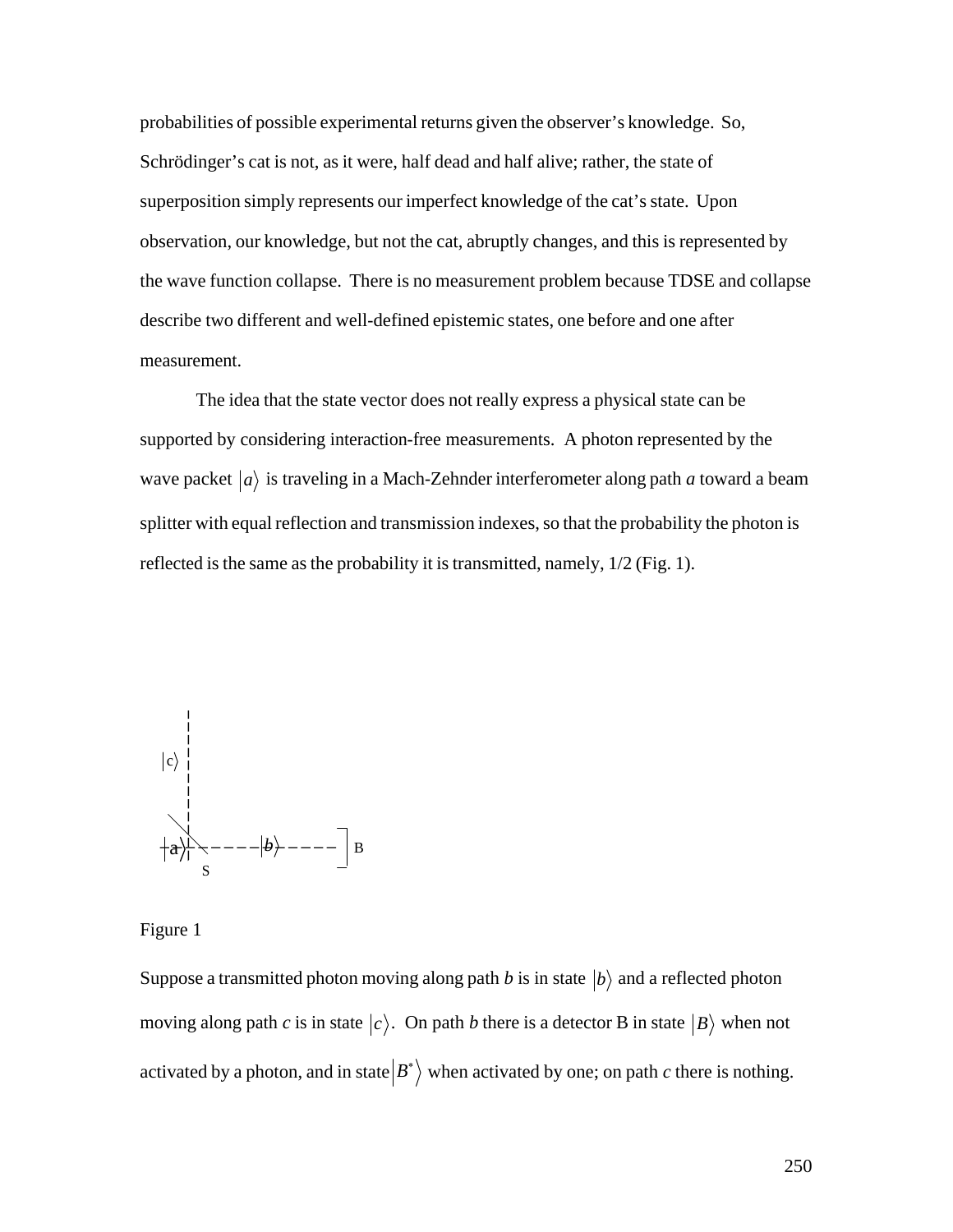Let us keep our attention on B. If after a photon goes through the beam splitter detector B is not activated we can infer that the photon is on path *c*. For, at the beginning, the state of the system photon-plus-detector is  $|a\rangle \otimes |B\rangle$ ; once the photon has gone through the beam splitter, the state becomes

$$
\sqrt{\frac{1}{2}}[b\rangle \otimes |B\rangle + |c\rangle \otimes |B\rangle],
$$
\n(11.5.1)

and eventually

$$
\sqrt{\frac{1}{2}} \left[ b \rangle \otimes |B^* \rangle + |c \rangle \otimes |B \rangle \right]. \tag{11.5.2}
$$

Since the detector is not activated, the system's state has collapsed onto  $|c\rangle|B\rangle$ , and the photon did not activate the detector, nothing occurred physically; in other words, therefore the photon is on path *c*. Note that collapse has occurred even if, apparently, since nothing interacted with the photon.<sup>9</sup> Since this intimates, albeit it does not prove, that collapse is not a physical event, the epistemological interpretation seems quite reasonable.

The basic problem for the epistemological interpretation is to avoid falling foul of the distinction between pure and mixed states. Considering the cat definitely dead or definitely alive just before we open the box leads to the wrong prediction by ignoring the interference between the two states. In other words, the epistemological move cannot work without other assumptions. Fuchs and Peres simply claim that we can say nothing about the cat in-between observations. However, the cat is a macroscopic object, and it seems preposterous to hold that we cannot even say that the cat is either alive or dead when we do not look at it. Of course, it may turn out that we cannot say anything about the cat, but a lot of fancy footwork would be required to make such a view compelling.

One might argue that the success of quantum mechanics strongly intimates that it

<sup>&</sup>lt;sup>9</sup> For a nice discussion of interaction free measurement, see De Weerd, J., (2002).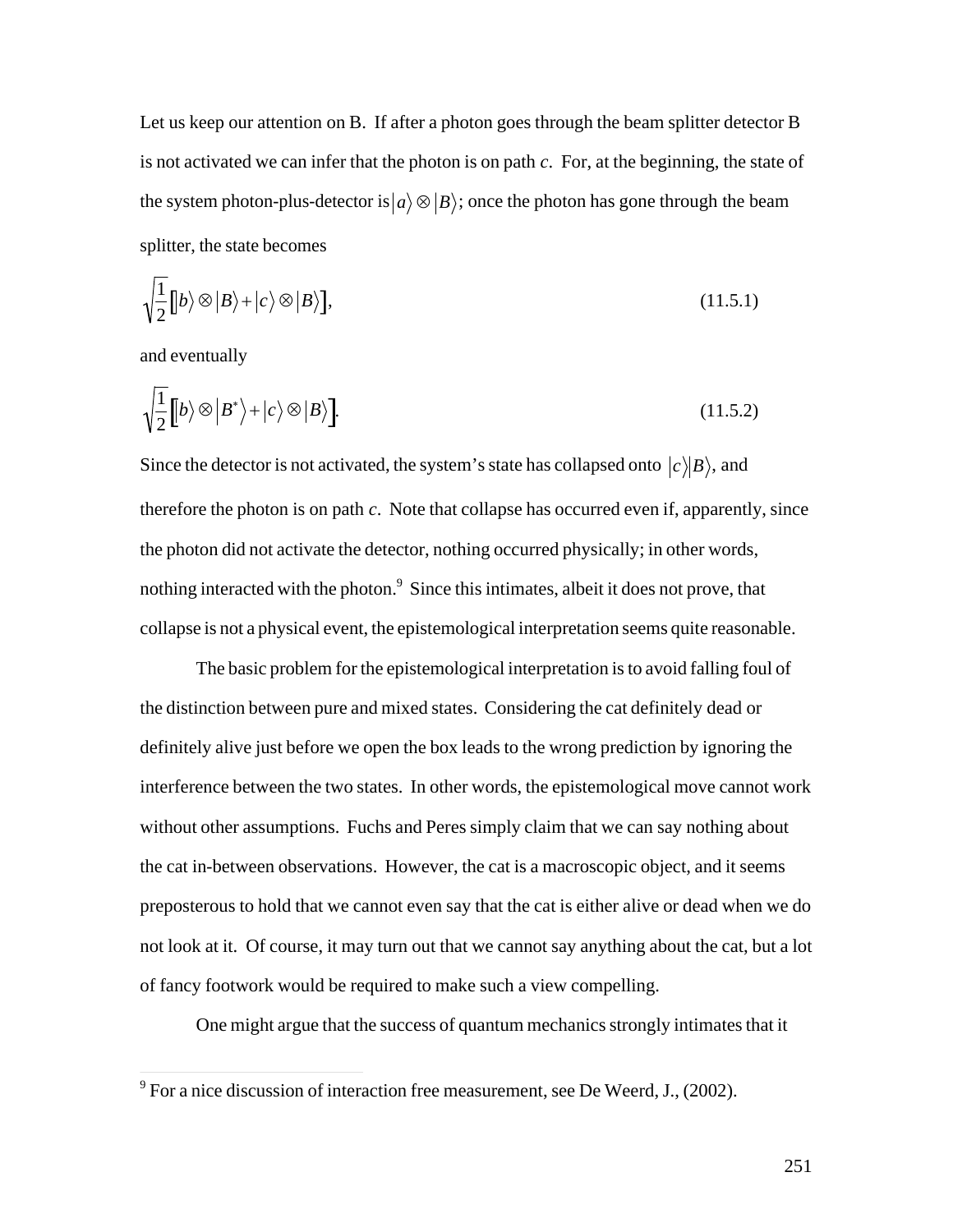correctly describes physical reality. However, Fuchs and Peres claim, such a description is not required for success; after all, probability theory gives reliable results without describing the physics of the roulette wheel. Of course, many, from Einstein to Schrödinger and Bell, have thought of this view of quantum mechanics as unduly restrictive. However, according to Fuchs and Peres, such an attitude is unjustified because the task of science is just to provide a compact description of physical experience and to predict experimental outcomes. That in the case of classical physics we have been able to produce a model of a reality independent of our experiments is nice but not strictly necessary. In short, they adopt a strict positivist position on the role of science.

If the state vector is not about physical systems but about our knowledge of them, then TDSE depicts some sort of normative psychological dynamics, and, in a way, quantum physics becomes some sort of theory of conditional probabilities dealing with our legitimate expectations about measurement returns rather than with our actual expectations about measurement returns.<sup>10</sup> In other words, it not a descriptive but a normative discipline, and in this respect not like psychology, which tells us how we think, but like logic, which tells us how we ought to think. Even so, however, the transformation of a physical theory from discipline that primarily describes the working of nature and secondarily tells us how we should think about nature to a discipline that disregards the former task and aims merely to the latter is radical and to many utterly unpalatable.

# **11.6 The Relational Interpretation**

 $\overline{1}$ 

252

 $10$  As Einstein remarked to Schrödinger, this is "the Born interpretation, which most theorists today probably share. But then the laws of nature that one can formulate do not apply to the change with time of something that exists, but rather to the time variation of the content of our legitimate expectations." (Einstein to Schödinger, August 9, 1939, in Przibram, K., (ed.) (1967): 35).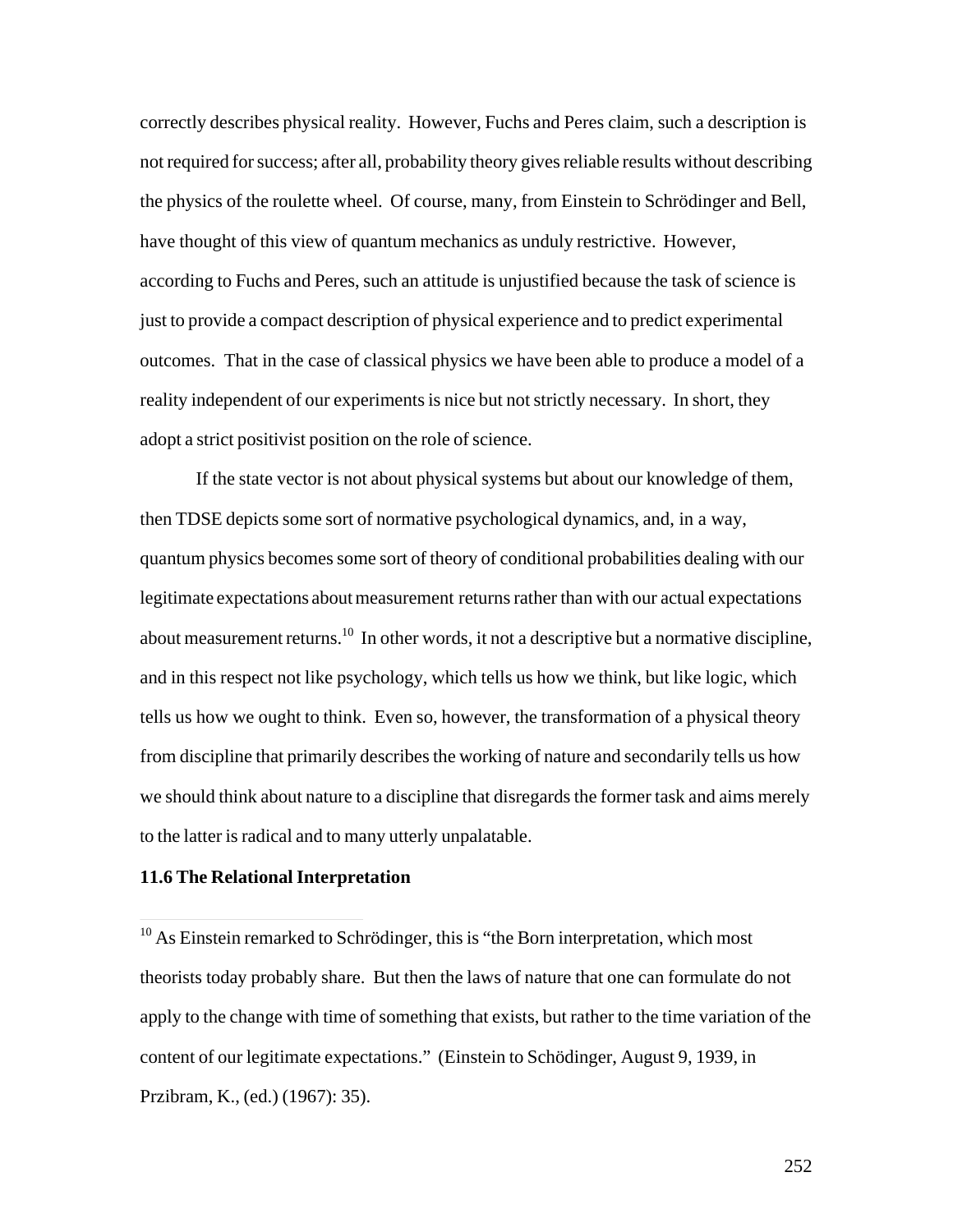Another attempt at getting around the measurement problem by rejecting the view that the state vector is unqualifiedly about the physical state of a system is the Relational Interpretation (RI). In classical mechanics, velocities make sense only in relation to a frame of reference (an observer) and the velocities of an object with respect to two different frames of reference need not agree. However, other physical quantities such as length or duration are invariant in the sense that their values are the same no matter which frame of reference we choose. One might view part of the history of  $20<sup>th</sup>$  century physics as a reshuffling of which physical properties are invariant and which are not. According to Bohr, as Special Relativity shows that length and duration, invariant in classical mechanics, are in reality not invariant and therefore their values are only ascribable relative to a reference frame, so quantum mechanics shows that the values of quantum dynamical properties are ascribable only relative to an experimental setup. That not only the values of quantum dynamical properties but also those of quantum states, quantum relations, and measurement for a physical system S are relative to another physical system O (the observer system) is the basic idea of  $\mathbb{R}^{1,1}$  The observer system can be any system, a micro-system, a macro-system, an apparatus, or an experimenter, so that "observer system" need not, although it might, carry any connotation of consciousness.

Consider the following standard quantum mechanical account. Let S be a spin-half particle which at time  $t_0$  is in a state represented by

$$
\left|\Psi_0\right\rangle = a\left|\uparrow_z\right\rangle + b\left|\downarrow_z\right\rangle. \tag{11.6.1}
$$

Suppose we measure  $S_z$  and the measurement consists in the interaction between S and that at  $t_1$  the measurement result is  $S_z = 1$ , in which case collapse has taken place and another system whatsoever O, which for simplicity we assume to be a SGZ. Suppose also

 $\overline{1}$ 

 $\rm{^{11}}$  Here we follow Rovelli, C., (  $11$  Here we follow Rovelli, C., (1996).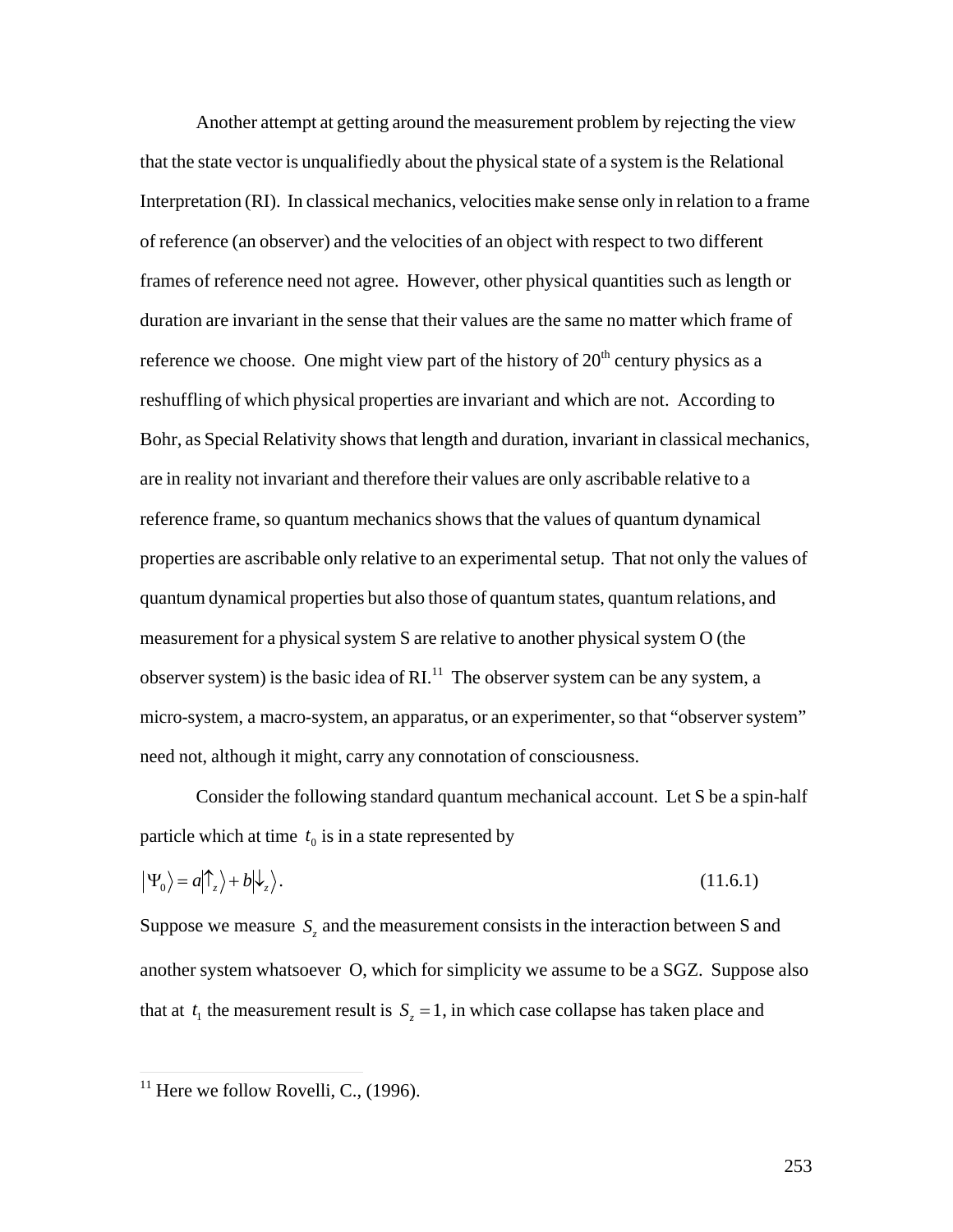$$
|\Psi_1\rangle = |\hat{\Gamma}_z\rangle. \tag{11.6.2}
$$

Let E be the sequence of events from  $t_0$  to  $t_1$ . Then, from O's point of view, S went from a state represented by (11.6.1) to one represented by (11.6.2), acquiring  $S_z = 1$  at  $t_1$ .

Now let us introduce a new system O' which is not a subsystem of either S or O, and which describes E by considering the compound system S+O without interacting with it (without measuring it). At  $t_0$ , the state of S+O is represented by

$$
|\Phi_0\rangle = (a|\uparrow_z\rangle + b|\downarrow_z\rangle) \otimes |\chi_0\rangle, \qquad (11.6.3)
$$

where  $|\chi_0\rangle$  is O's initial (ready) state. At time  $t_1$ , (11.6.3) has evolved into

$$
|\Phi_0\rangle = a|\hat{\uparrow}_z\rangle \otimes |\chi_+\rangle + b|\hat{\downarrow}_z\rangle \otimes |\chi_-\rangle, \qquad (11.6.4)
$$

which exhibits the correlation between S's and O's variables. Hence, from the point of view of O', E is described by  $(11.6.3)-(11.6.4)$ .

Formulas (11.6.1)-(11.6.2) and (11.6.3)-(11.6.4) offer two different accounts of E. For example, barring the case when  $a = 0$  or  $b = 0$ , (11.6.4) contains no information about  $t_1$ ,  $S_z = 1$  and S is in the state represented by  $|\hat{\Gamma}_z\rangle$ . By contrast, according to the account the result of the measurement. Worse, according to the account from O's point of view, at † not even exist, at least if one adopts EE. Both accounts are correct (their conjunction is a from the point of view of O', at  $t_1$ , the system S is in a state of superposition, and  $S_z$  does version of the measurement problem), and yet they are incompatible. Hence, *if* we add the state completeness principle (as RI does) we are led to the conclusion that S's quantum states, the values of *S<sup>z</sup>* , and therefore measurement outcomes, are not absolute, but relative  $(11.6.3)-(11.6.4)$  is. Therefore, according to RI there is no conflict between the two to the observer system. That is, relative to O,  $(11.6.1)-(11.6.2)$  is true; relative to O', accounts.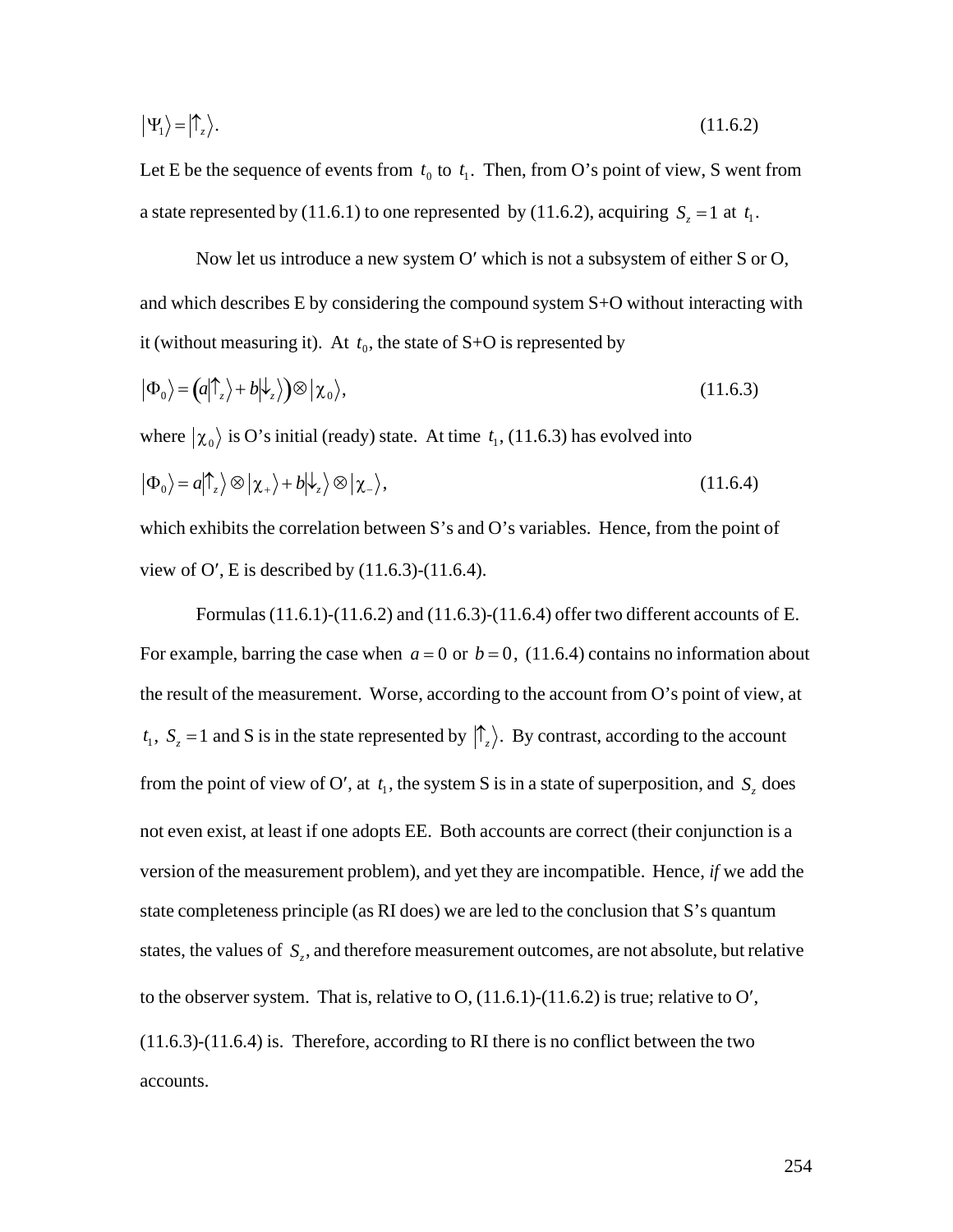At this point, one might object that only one of the two accounts is true, and therefore there is no reason at all to accept RI. For, if O is the right sort of system, for example, a measuring device or a mind, then collapse takes place (absolutely) at  $t_1$ , and right sort, then there is no collapse, and therefore  $(11.6.3)-(11.6.4)$  is true but  $(11.6.1)$ therefore  $(11.6.1)-(11.6.2)$  is true but  $(11.6.3)-(11.6.4)$  false. By contrast, if O is not of the (11.6.2) is not. On the face of it, this objection is very powerful. After all, an orthodox theorist might continue, in the above example, O is a SGZ and there *is* collapse. In other words, the assumption that there are special collapse-inducing systems explains why collapse occurs and eliminates the need for relationalism, and therefore we ought to make that assumption.<sup>12</sup> However, proponents of RI disagree. They do not believe that postulating the existence of special collapse inducing systems is the best available explanation of collapse since they think they can provide a better one. In addition, they reasonably hold that *all* systems are equivalent in the sense of being in principle describable in quantum mechanical terms and in having the capacity to become entangled with other systems, thus generating correlations of the sort described by (11.6.4). There are no privileged systems that induce collapse absolutely, that is, relative to all possible observers.

#### **11.7 Measurement According to RI**

 $\overline{1}$ 

As the notion of quantum state is relational (a system is in a certain state only in relation to another system), so is that of collapse: collapse may occur with respect to a

 $12$  How much the claim that, say, the mind has a collapsing capacity explains anything is difficult to say. Obviously, it explains something: it is the mind and not planet Venus that produces the collapse. However, one is reminded of the 'dormitive power' of opium as the explanation why some chap has fallen asleep after taking an opium, the stock example used by early modern philosophers to ridicule alleged Aristotelian-scholastic explanations of phenomena.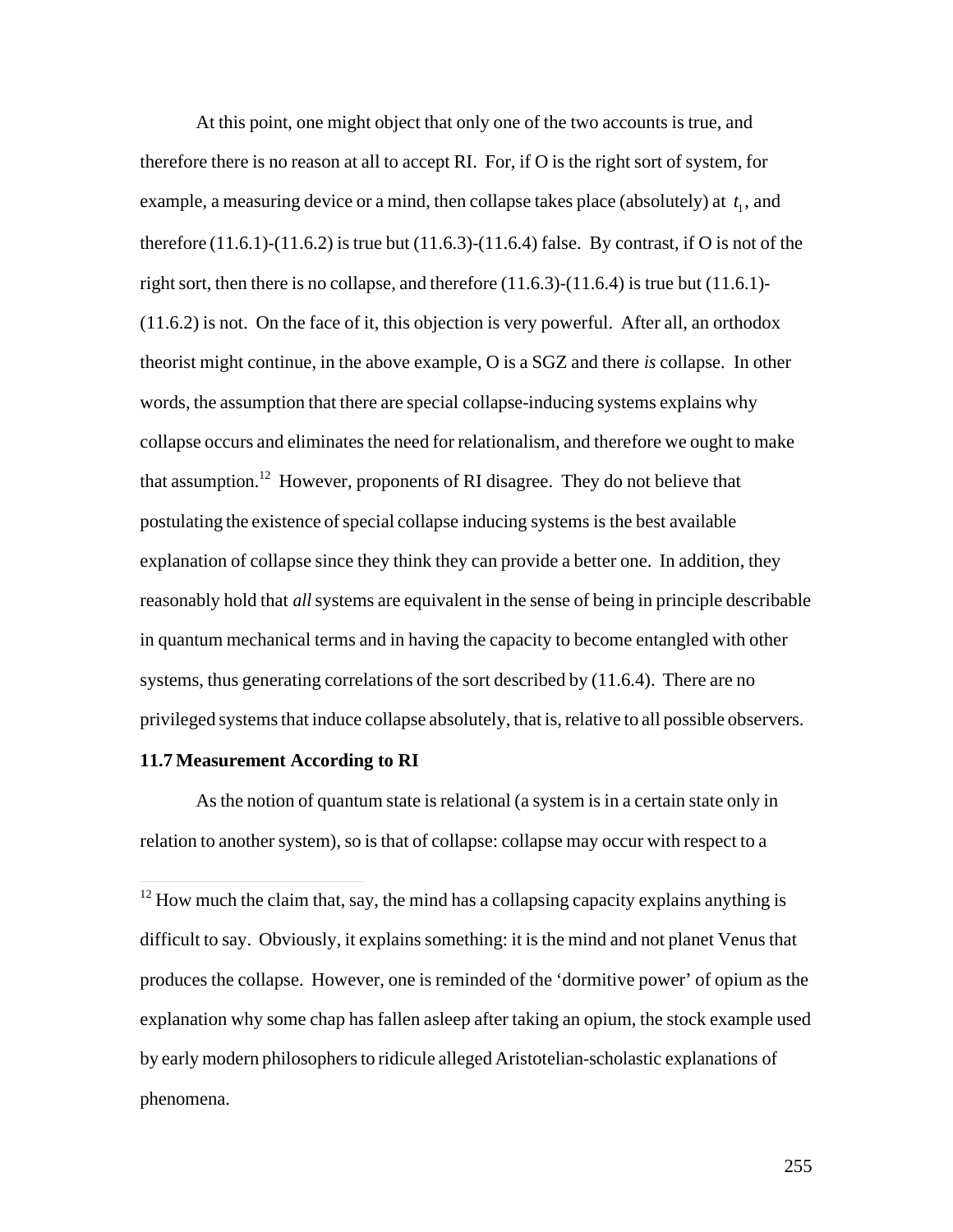system O but not with respect to another system O'. Here is why. Unitary evolution of a system requires that the system be isolated, that is, that all the relevant Hamiltonians be expressed in the Hamiltonian operator entering TDSE. Since TDSE is always written from the point of view of an observer system, this requirement can be fulfilled only if the relevant information is available from the perspective of that observer. Suppose the observer system is O in the example above. In order to measure  $S_z$  is must interact with S. information about the interaction Hamiltonian, and ultimately about S's Hamiltonian and its Hence, from the point of view of O, the system, namely  $S+O$ , is isolated only if O contains own. While O contains, or at least may contain, adequate information about S's Hamiltonian, it cannot contain adequate information about its own. The reason is that a system O has information about a system S only if there is a correlation between S's and O's variables. For example, a pointer has information about a physical quantity Q if the pointer's positions and Q's values are correlated. Now, Rovelli claims, it makes no sense to be correlated with oneself (Rovelli, C., (1996): 1666). One might object to such a claim, and perhaps argue that self-conscious systems have the capacity to know their mental states by introspecting. However, aside from the dubious psychology involved in the previous claim, there is some reasonable logical evidence that no system can be so correlated as to have total information about itself.<sup>13</sup> We may interpret this as entailing that no physical system can have exact information about its own Hamiltonian. In short, from the perspective of O, the system O+S is not isolated and the Hamiltonian entering TDSE is far from complete. The result is that in relation to O, S's state vector collapses and its physical state undergoes an abrupt change.

 $\overline{1}$ 

<sup>13</sup> Dalla Chiara, M.L., (1977); Breuer, T., (1995)*.*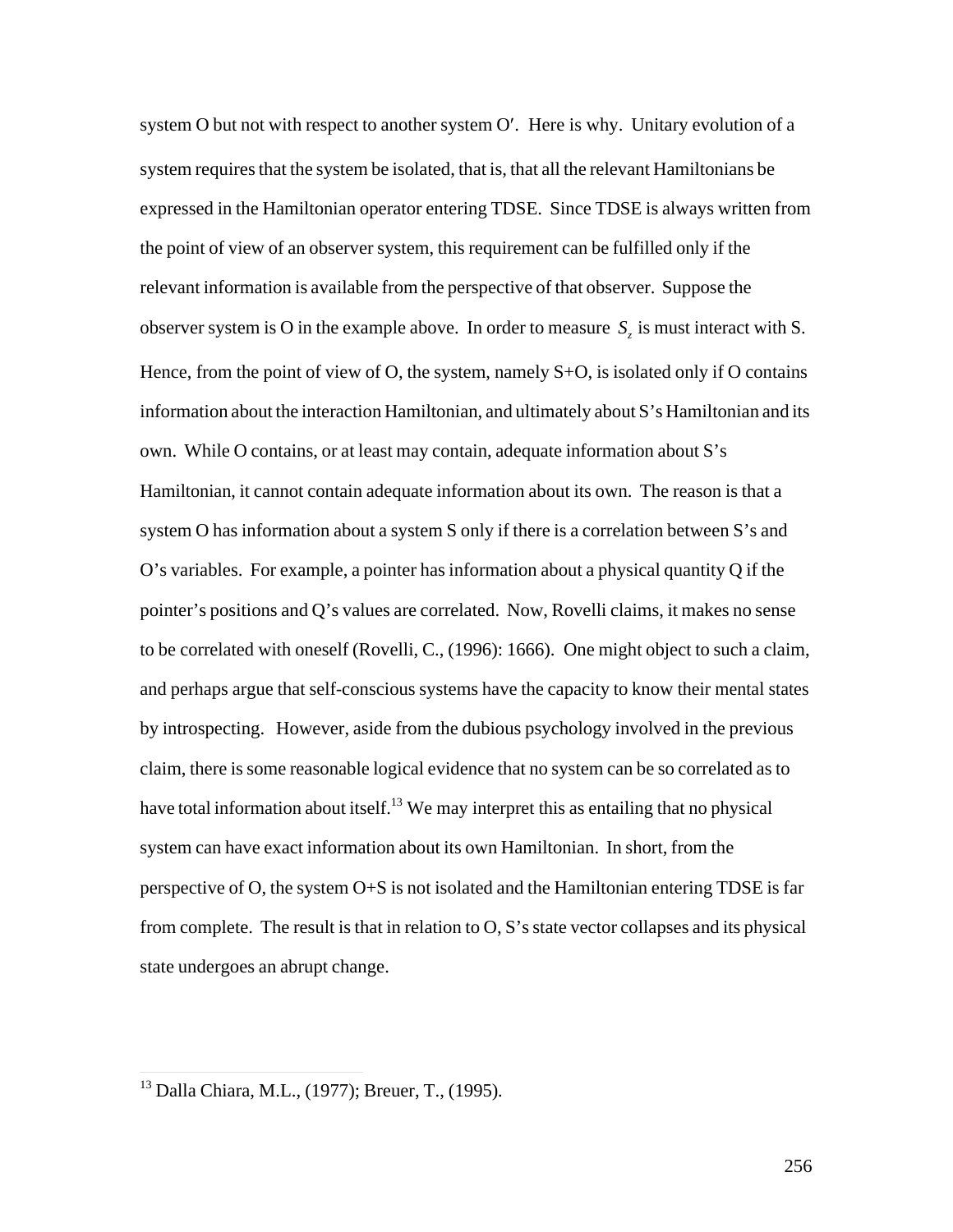By contrast, O' may, and in fact does, contain adequate information about the Hamiltonians involved in  $S+O$ , and consequently from its perspective the state development of S+O is unitary. There is no conflict between the two types of development because state systems are relational by nature. In short, there is no mystery in collapse per se, although why the collapse is onto one eigenvector rather than another, that is, why one gets the measurement return one gets, does remain completely mysterious. There is another aspect of measurement that RI can clarify, namely, when measurement takes place. As we saw when discussing von Neumann' s view, Rovelli introduces an operator *M* on the space of S+O capable of telling us when the correlation between measured variable and pointer position occurs.<sup>14</sup> Of course, the whole exercise makes sense only from the perspective of O¢, but this, according to RI, is inevitable. An analogous point is also evident in the RI treatment of EPR-like situations. The two entangled particles have their anti-correlated properties only with respect to an observer O, located in the proximity of particle *a*, or in relation to an observer O', located in the proximity of particle *b*. Any conclusion one might want to derive will also be relative to one of the two observers.<sup>15</sup>

If RI is correct, there cannot be any quantum mechanical, observer-independent, universal description of a system. To paraphrase Rovelli, the reason is that physics is only about the relative information systems have regarding each other, and this information is all one can say about the world (Rovelli, C.,  $(1996)$ : 1655).<sup>16</sup> Consequently, contrary to

 $\overline{1}$ 

 $14$  As we noted, when *M* has the values it has, is a matter of debate.

<sup>&</sup>lt;sup>15</sup> For details, see Laudisia, F.,  $(2001)$ .

 $^{16}$  Hence, RI and the perspectival versions of the Modal Interpretation are quite close. By contrast, Everett's relative state formulation is not, as relative states are so not in relation to another system but in relation to its states. RI is about relations among systems, not states.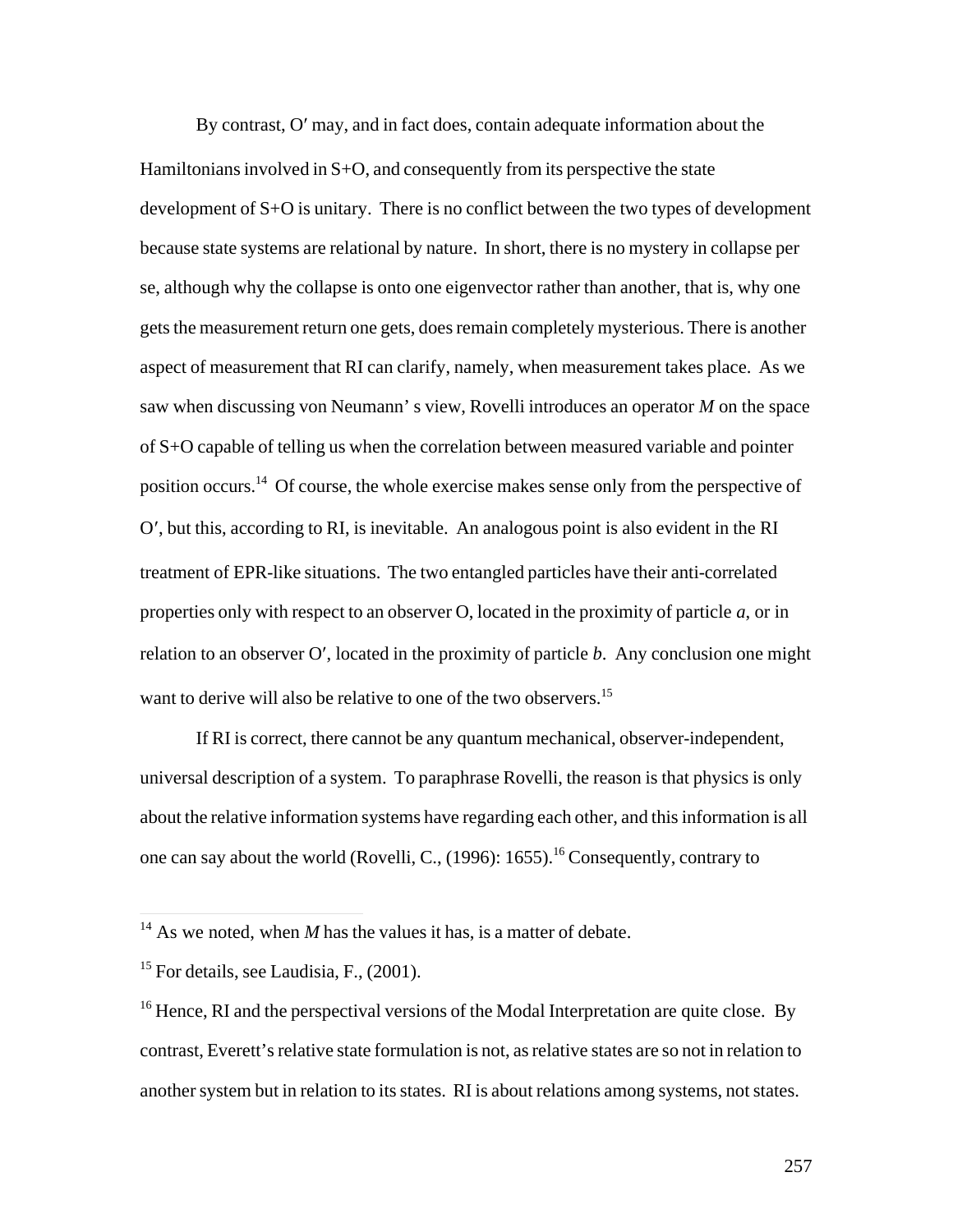Everett, there is no quantum description of the universe as a whole because by hypothesis there is no observer system that is not a subsystem of the universe. Similarly, contrary to Einstein, the observer, even if conscious, cannot discretely fade in the background. At this point, one might object that if RI is right, physics is unable to tell us how things *really* are because its accounts are bound to be relational, but RI rejects this line of argument. There is no privileged observer, something like Newton's absolute space and time in relation to which things really are one way or another. In fact, according to Rovelli an appeal to an observer-independent description of a system is meaningless. However, in practice it is helpful to agree on a class of privileged systems (macroscopic systems we are able to use as measurement apparatuses) in relation to which quantum phenomena are studied, and consequently always discuss collapse only relative to them. Still, this should not obscure the fact that such an agreement merely reflects our human idiosyncrasies, as all systems are equivalent.

### **11.8 Just Density Operators?**

There have been attempts at getting around the measurement problem *without* denying the universal validity principle, the observer's reliability principle, the eigenvalueonly-if-eigenstate principle, or the absolute state principle. As we saw, one of the distressing features of how quantum measurement is standardly handled is the breach in the continuous and linear evolution of the state vector caused by collapse. Suppose, however, that this breach is just the result of a certain type of mathematical approach centered on the notion of state vector; in other words, suppose that it is a mathematical artifact, as it were. Then, it might be possible to avoid it altogether by approaching measurement from a different mathematical perspective. In fact, one *can* 'do' quantum mechanics by using only density operators, without appealing to the state vector. To see how this works, we need to look at the temporal evolution of the density operator. Let us start by noting that the

258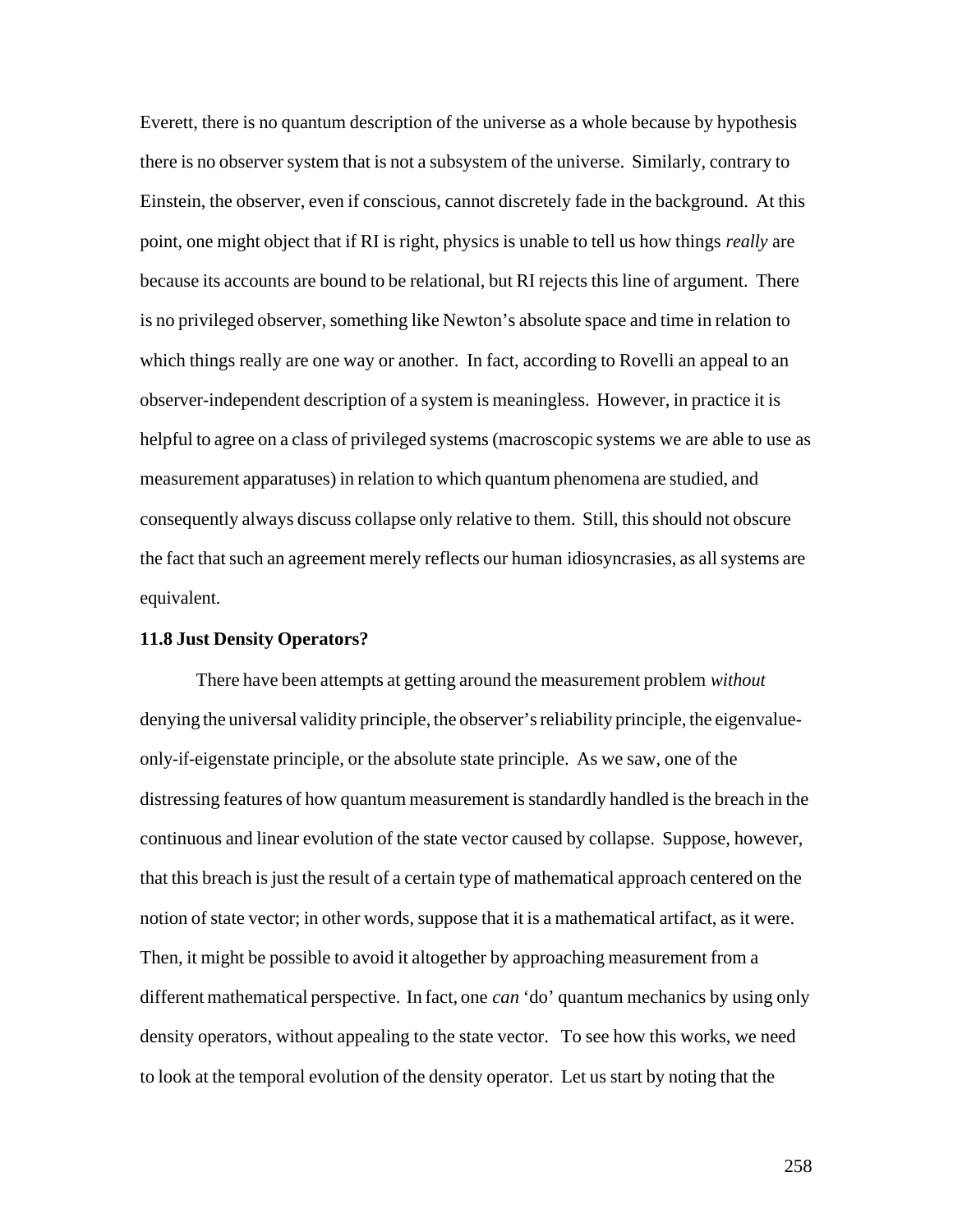derivative of an operator is just the derivative of each of the elements of the corresponding matrix, and that the derivation rules are identical to those for functions as long as one does not change the order of the operators.<sup>17</sup> Now consider the density operator  $\rho = |\Psi\rangle\langle\Psi|$  of a pure state system  $|\Psi\rangle$ . Then, by applying the rule for the derivative of a product

$$
\frac{d}{dt}\rho = \frac{d}{dt}(\Psi)\langle\Psi|\rangle = \left(\frac{d}{dt}|\Psi\rangle\right)\langle\Psi| + |\Psi\rangle\left(\frac{d}{dt}\langle\Psi|\right).
$$
\n(11.8.1)

Now as we know, TDSE can be written as

$$
i\hbar \frac{d}{dt} |\Psi\rangle = H |\Psi\rangle, \qquad (11.8.2)
$$

where  $H$  is the system's Hamiltonian. In addition, using the rule for the manipulation of Dirac formulae, the complex conjugate of TDSE is

$$
-i\hbar \frac{d}{dt} \langle \Psi | = \langle \Psi | H, \tag{11.8.3}
$$

since  $H$  is Hermitian and therefore equal to its adjoint.

By plugging  $(11.8.2)$  and  $(11.8.3)$  into  $(11.8.1)$ , we obtain

$$
\frac{d}{dt}\rho = \frac{1}{i\hbar}H|\Psi\rangle\langle\Psi| - \frac{1}{i\hbar}|\Psi\rangle\langle\Psi|H,
$$
\n(11.8.4)

that is.

$$
\frac{d}{dt}\rho = \frac{1}{i\hbar} \left[ H, \rho \right],\tag{11.8.5}
$$

the equation ruling the time evolution of the density operator for a pure state. Equation (11.8.5), in effect, plays on the density operator the role that TDSE plays on state vectors. The conservation of probability is given by the fact that at all times  $Tr(\rho) = 1$ . So, it is possible to take density operators as containing all that we can know about quantum systems and use them together with (11.8.5) instead of state vectors and TDSE.

At this point, one might argue that collapse can now then be taken out of the picture

 $17$  For an introduction to derivatives, see appendix 1.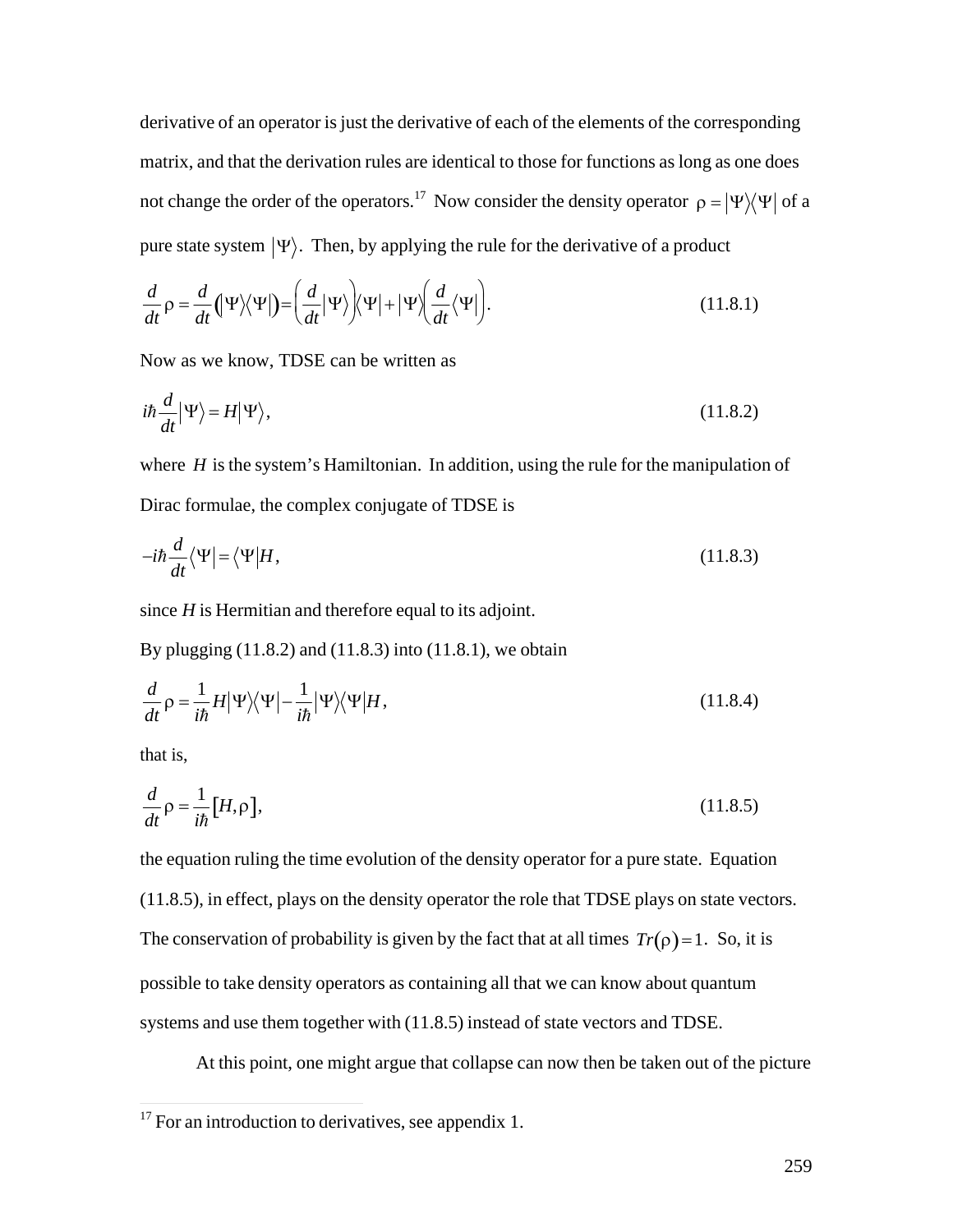and replaced by the trace operator  $Tr$ , which is linear. The problem is that in a density operator the interference terms have not disappeared and are visible in the corresponding matrix as non-diagonal terms. However, once the compound system made up of measured system plus measuring apparatus comes into play, one uses the reduced density operator for the object system according to the procedure described before, and then something remarkable, decoherence, takes place.

#### **11.9 Decoherence**

Decoherence is a process whereby a system S correlated with a system E appears to be in a mixed state to someone measuring S alone. Before we see how this might happen, let us remember that the most obvious difference between the pure state

$$
|\Psi\rangle = \alpha |e_1 d_2\rangle + \beta |e_2 d_1\rangle
$$
 and the corresponding mixed state  $W = |\alpha|^2 |e_1 d_2\rangle + |\beta|^2 |e_2 d_1\rangle$  is

given by the fact that the former involves superposition interference and the latter does not. This is particularly clear at the level of density operators. As we know, for the system in a pure state the density operator is

$$
\rho_{\Psi} = \alpha \alpha^* (e_1) \langle e_1 | \otimes | d_2 \rangle \langle d_2 | \mathbf{H} \beta^* (e_2) \langle e_2 | \otimes | d_1 \rangle \langle d_1 | \mathbf{H}
$$
  
\n
$$
\alpha \beta^* (e_1) \langle e_2 | \otimes | d_2 \rangle \langle d_1 | \mathbf{H} \beta \alpha^* (e_2) \langle e_1 | \otimes | d_1 \rangle \langle d_2 | \mathbf{H} \gamma^* (e_2) \langle d_1 | d_2 | \mathbf{H} \gamma^* (e_2) \rangle
$$
\n(11.9.1)

and the corresponding matrix is

$$
\rho_{\Psi} = \begin{pmatrix} \alpha \alpha^* & \alpha \beta^* \\ \beta \alpha^* & \beta \beta^* \end{pmatrix} . \tag{11.9.2}
$$

By contrast, for the mixed state,

$$
\rho_W = |\alpha|^2 (e_1) \langle e_1 | \otimes | d_2 \rangle \langle d_2 | \mathbf{H} | \beta|^2 (e_2) \langle e_2 | \otimes | d_1 \rangle \langle d_1 | \mathbf{H} \rangle \tag{11.9.3}
$$

and the corresponding density matrix is

$$
\rho_W = \begin{pmatrix} \alpha \alpha^* & 0 \\ 0 & \beta \beta^* \end{pmatrix} . \tag{11.9.4}
$$

In other words, the most obvious difference is given by the cross terms (present in the pure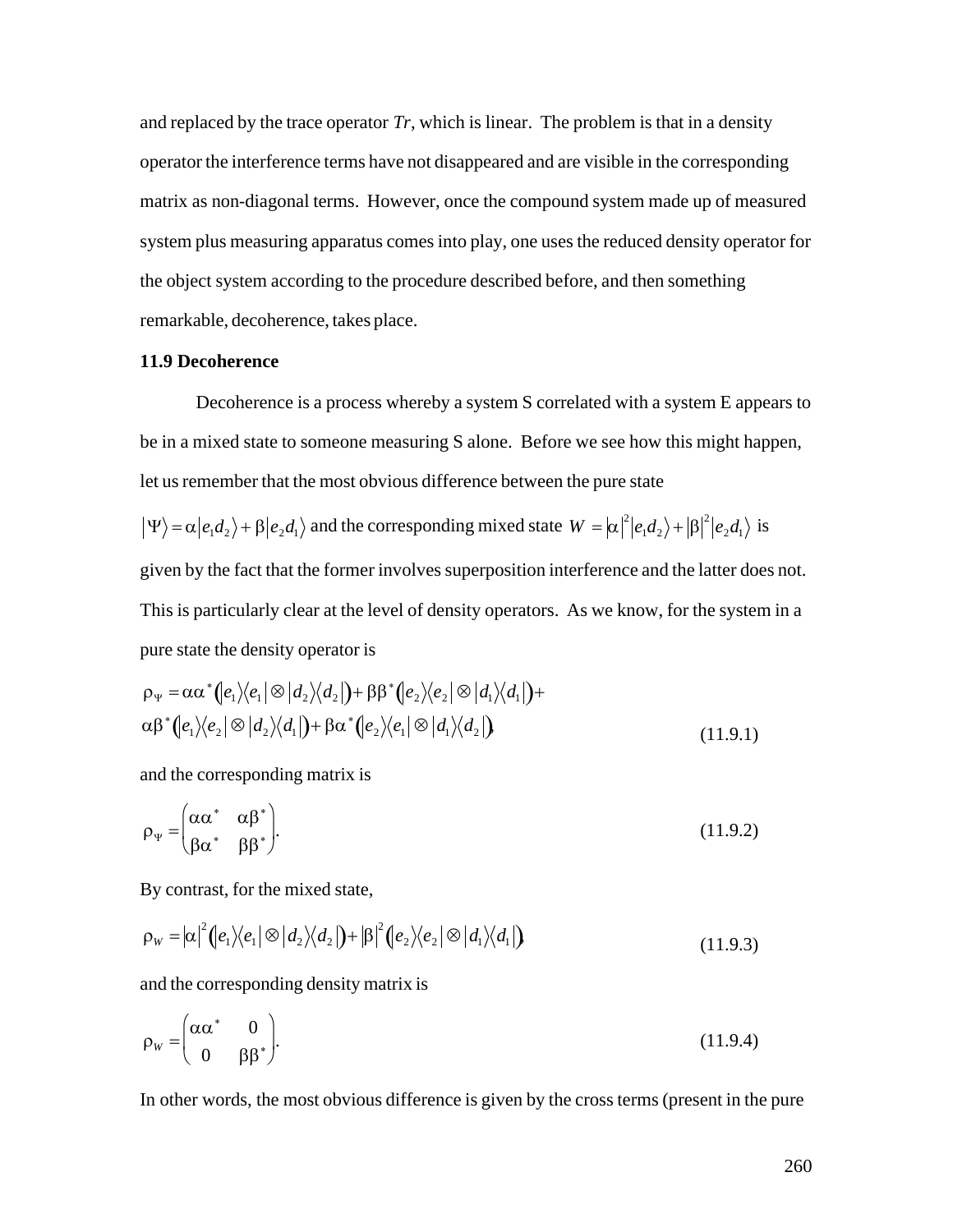state and absent in the mixed state) or, in terms of matrices, by the off-diagonal elements (different from zero in the pure state and equal to zero in the mixed state).<sup>18</sup>

Decoherence is a process by which a system in state  $|\Psi\rangle$  interacts with the † elements of its density matrix) become practically indistinguishable from zero. In other environment in such a way that the cross terms of its density operator (the off-diagonal words,  $\rho_{\Psi}$  and  $\rho_{W}$  effectively coincide in the sense that the expectation values of any latter. Then, it seems reasonable to think that although  $|\Psi\rangle$  is a pure state, the system in fact operator calculated using the former are empirically identical to those calculated using the about, let us look at the following example, due to Laloë (Laloë, F., (2001)). behaves as if it were in a mixed state when we measure it. To see how this might come

## EXAMPLE 11.9.1

 $\overline{1}$ 

Consider a system N of 2*n* atoms that have gone trough a SGD that has correlated their spin directions with positions in space so that the state vector is

$$
|\Psi\rangle = \alpha (|1+\rangle \otimes ... \otimes |n+\rangle) + \beta (|1-\rangle \otimes ... \otimes |n-\rangle) = \alpha |A\rangle + \beta |B\rangle, \qquad (11.9.5)
$$

where  $|i+\rangle$  is the state of atom *i* after it exited the spin-up side of the SGD, and analogously into state  $|k+\rangle$  if it interacts with atoms in state  $|i+\rangle$  and into state  $|k-\rangle$  if it interacts with for  $|i-\rangle$ . Suppose now that a photon K interacts with the atoms and is therefore scattered atoms in state  $|i-\rangle$ . Then the state of the new system N+K is

$$
|\Psi'\rangle = \alpha |A\rangle \otimes |k+\rangle + \beta |B\rangle \otimes |k-\rangle, \qquad (11.9.6)
$$

and the reduced density operator for N is

$$
\rho_N = \alpha \alpha^* |A\rangle\langle A| + \beta \beta^* |B\rangle\langle B| + \alpha \beta^* (A\rangle\langle B| \otimes \langle k - |k + \rangle) +
$$
  
\n
$$
\beta \alpha^* (B\rangle\langle A| \otimes \langle k + |k - \rangle).
$$
 (11.9.7)

If the distance between the two sides of the SGD is macroscopic,  $|k+\rangle$  and  $|k-\rangle$  will be

<sup>† 1999&</sup>lt;br>∣and <sup>18</sup> Whether this is the *only* difference, however, is another question, as we shall see.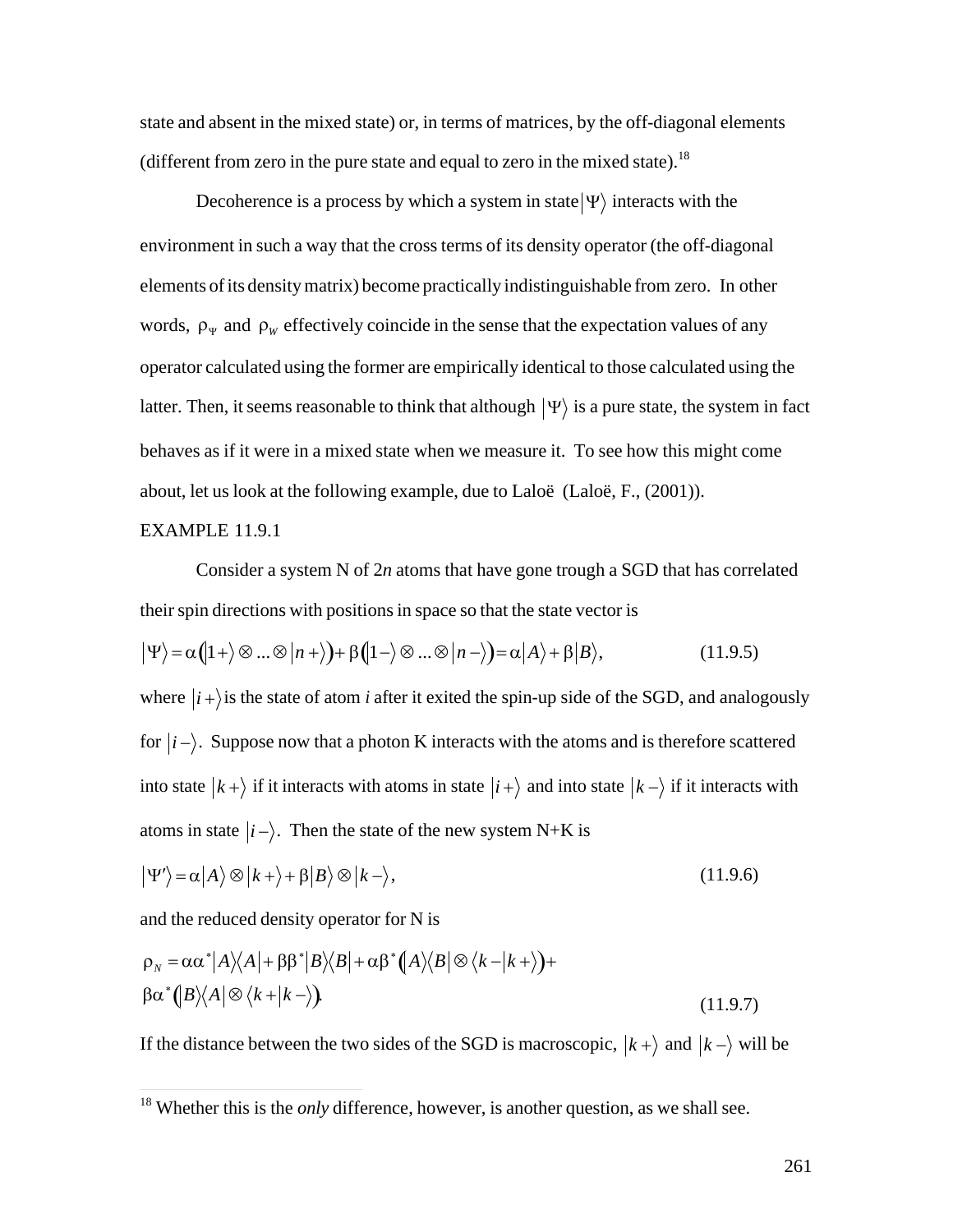orthogonal or nearly so, with the result that the interference members of  $\rho_N$  (the offaddition, multiple scattering events will make the interference members tend exponentially diagonal elements of the corresponding density matrix) will be zero or nearly so as well. In to zero.

The example shows that in general, when atomic states are located at different places as they must be in macroscopic measuring devices, the interaction with environmental particles will destroy their coherence. If we couple this with the fact that macroscopic objects are awash in particles and that decoherence time for macroscopic objects is phenomenally fast, we have an explanation why interference effects are effectively absent in the macro-world but in extreme circumstances in which environmental influence is very greatly reduced.  $19$  If superposition were just interference, then decoherence would solve the measurement problem by explaining why measuring devices, or Schrödinger's cat, are never found in a state of superposition. That is, the superposition members of their density operators become so close to zero so quickly that interference, although present, as far as we are concerned never appears. In other words, macroscopic devices, when allowed to interact with the environment, behave as if they were in a mixed

 $\overline{a}$ 

<sup>&</sup>lt;sup>19</sup> A dust particle of radius of about  $10^{-3}$  *cm* in a vacuum containing only microwave same particle in normal air temperature and pressure drops to about  $10^{-36} s$ . We can get a background radiation has a decoherence time of about  $10^{-6} s$ ; the decoherence time for the sense of the magnitudes involved by noting that the age of the universe is about  $10^{17} s$ (Home, D., (1997): 155). Still, by almost eliminating environmental interference it has been possible to create a case of macroscopic quantum tunneling by using a Superconducting Quantum Interference Devices (SQUID). For more, see Greenstein, G., and Zajonc, A., (1997): 171-77. Decoherence at the micro-level is much slower, which explains why interference plays such a large role.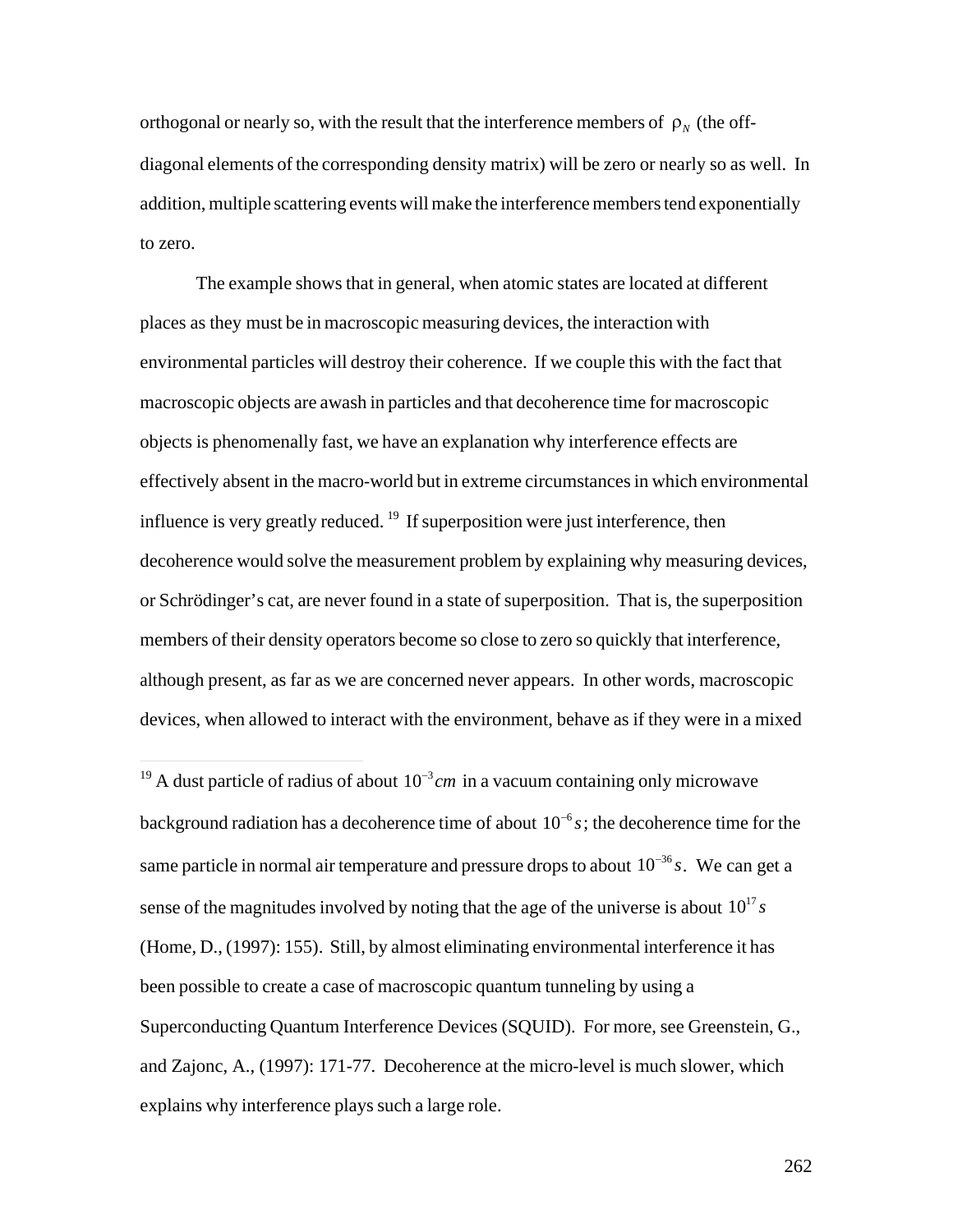state even when they are in a pure state.

However, there is more to superposition than interference. To see why, let us distinguish *proper* and *improper* mixtures. All the mixtures we have considered up to now are proper because the state of the system is given by just one of the summands in the statistical mixture, although we do not know which. For example, in (11.9.3) the system is *either* in state  $(e_1 \rangle \langle e_1| \otimes |d_2 \rangle \langle d_2|)$  *or* in state  $\left(|e_2 \rangle \langle e_2| \otimes |d_1 \rangle \langle d_1| \right)$ : the two states are mutually effective members than before, presumably a combination of actually simultaneously exclusive. However, in (11.9.1) the system's state is still a superposition, albeit with fewer present components  $\int_e^2 e_1 |\otimes d_2\rangle \langle d_2|$ ),  $\int_e^2 e_2 |\otimes d_1\rangle \langle d_1|$ ),  $\int_e^2 e_2 |\otimes d_2\rangle \langle d_1|$ ), and they somehow combine to make a quantum state that seems to defy interpretation. When  $\int e_2 \rangle\langle e_1 | \otimes | d_1 \rangle\langle d_2 |$ ): as far as one can see, the four states are not mutually exclusive because decoherence makes the last two vanish we obtain an improper mixture because the vanishing act does not alter the fact that the first two are not only quantum mechanically compatible, but somehow "co-present" (and nobody understand what this really amount to). As Bell noted, to pretend otherwise involves the fallacy of converting an "and" into an "or" (Home, 84-6). One might disagree with Bell's contention that we are really dealing with an "and", but for sure we are not dealing with an "or". In short, decoherence cannot show why *any* determinate result comes about. As Laloe puts it: "During decoherence, the off-diagonal elements of the density matrix vanish (decoherence), while in a second step all diagonal elements but one should vanish (emergence of a single result)" (Laloë, F., (2001): 677). Differently put, although it need not explain why we got *this* return, any solution to the measurement problem has to explain why we got *one* return. Consequently, decoherence does not reconcile our experience of definite measurements outcomes with the linearity of TDSE.

263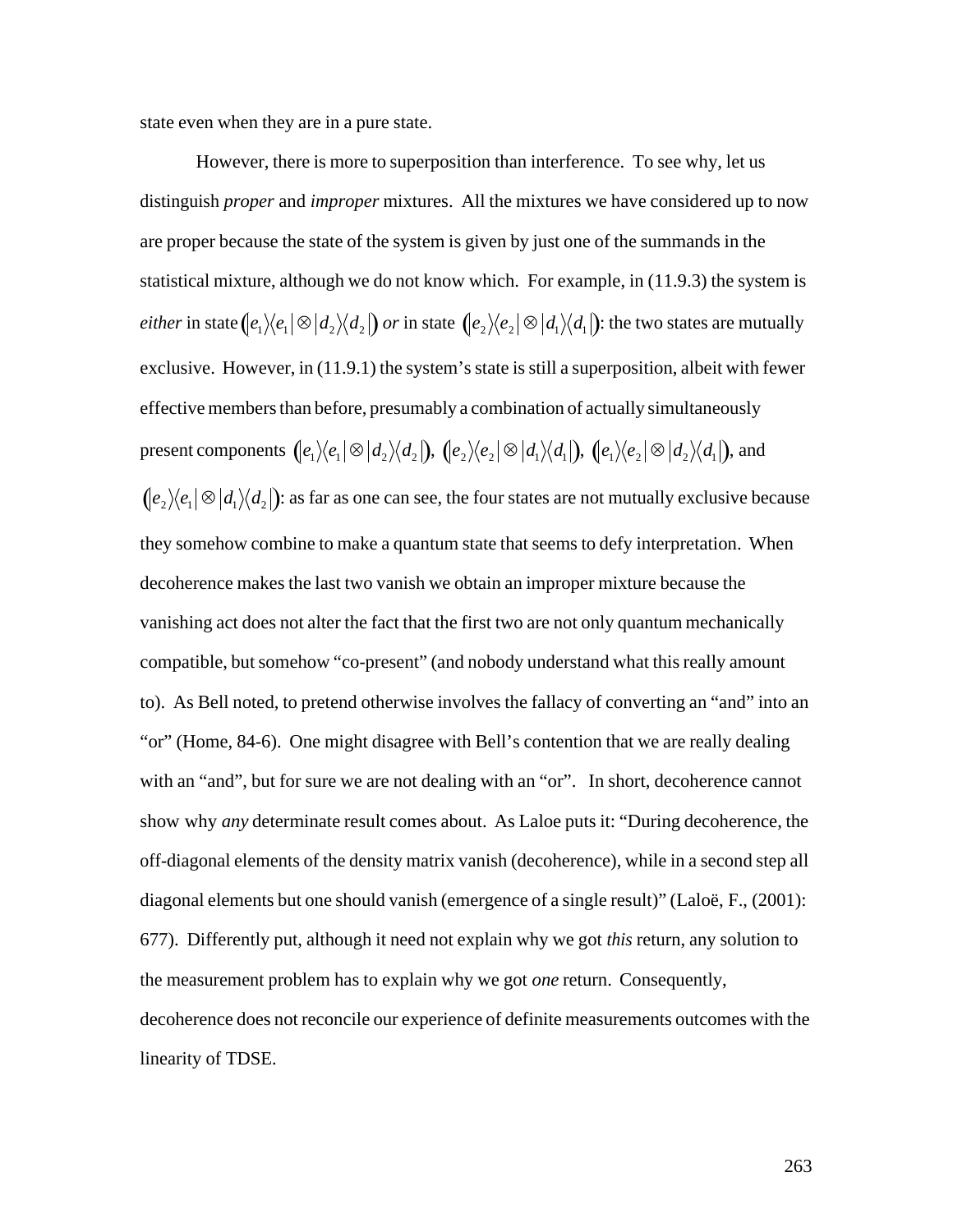#### **11.10 Wigner's Formula**

Remarkably, it is possible to provide probabilities for sequences of measurements on an ensemble without directly referring to the state function or to collapse, by using what is known as *Wigner's formula* for probabilities. Consider an ensemble E of *n* systems described by the density operator  $\rho$  and two observables A and B with eigenvalues that if we measure first *A*, and then *B* we shall get  $a_i$  and  $b_j$ . Consider the projection  $a_1, \ldots, a_i, \ldots, a_n$  and  $b_1, \ldots, b_j, \ldots, b_k$ , respectively. Let us determine the probability  $Pr(a_i, b_j)$ operators  $P_i^A$  and  $P_j^B$  related to  $a_i$  and  $b_j$  respectively. As we know,

$$
Pr(a_i) = Tr(pP_i^A), \qquad (11.10.1)
$$

 $\vec{r}$  +  $\vec{r}$  +  $\vec{r}$  +  $\vec{r}$  +  $\vec{r}$  +  $\vec{r}$  +  $\vec{r}$  +  $\vec{r}$  +  $\vec{r}$  +  $\vec{r}$  +  $\vec{r}$  +  $\vec{r}$  +  $\vec{r}$  +  $\vec{r}$  +  $\vec{r}$  +  $\vec{r}$  +  $\vec{r}$  +  $\vec{r}$  +  $\vec{r}$  +  $\vec{r}$  +  $\vec{r}$  +  $\vec{r}$  + and upon measurement the system will collapse onto  $|\psi_i\rangle$  with density operator

$$
\rho_i = |\psi_i\rangle\langle\psi_i|.\tag{11.10.2}
$$

However,  $Tr(P_i^A \rho) = \langle \psi_i | \rho | \psi_i \rangle$ , and therefore (11.10.2) can be rewritten as

$$
\rho_i = \frac{|\psi_i\rangle\langle\psi_i|\rho|\psi_i\rangle\langle\psi_i|}{Tr(P_i^A \rho)} = \frac{P_i^A \rho P_i^A}{Tr(P_i^A \rho)}.
$$
\n(11.10.3)

At this point, if we measure *B*,

$$
Pr(b_j) = Tr(p_i P_j^B)
$$
\n(11.10.4)

is the probability of obtaining  $b_j$  given that we got  $a_i$  on the first measurement. Hence,

$$
Pr(a_i, b_j) = Tr(\rho_i P_j^B) Tr(\rho P_i^A) = Tr\left(\frac{P_i^A \rho P_i^A P_j^B}{Tr(\rho P_i^A \rho)}\right) Tr(\rho P_i^A),
$$
\n(11.10.5)

that is,

$$
Pr(a_i, b_j) = Tr(P_i^A \rho P_i^A P_j^B). \tag{11.10.6}
$$

Formula (11.10.6) can be generalized to more than two measurement returns separated by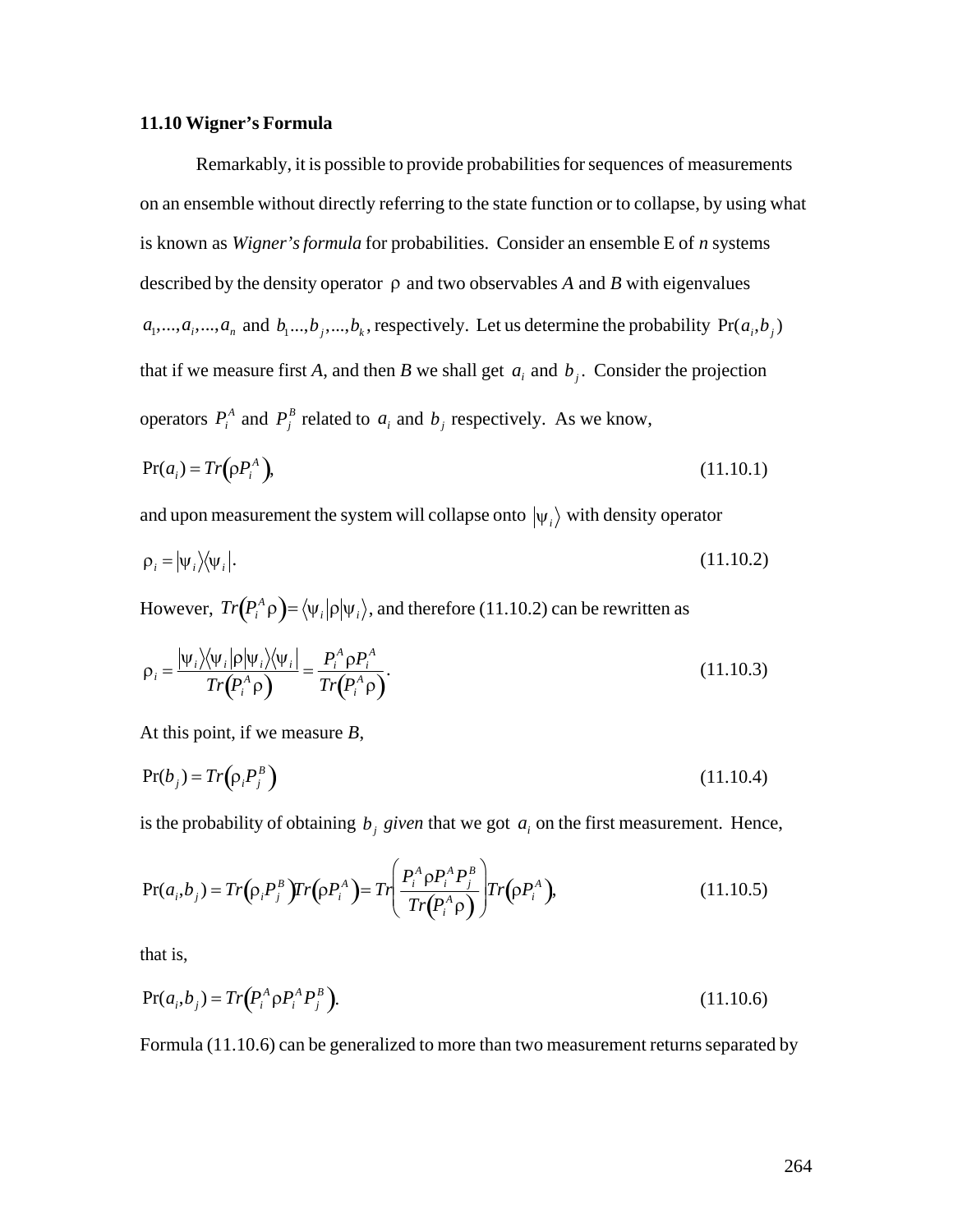finite time intervals and it is a simplified version of Wigner's formula.**<sup>20</sup>** Now one could take Wigner's formula as primitive and use it to predict the returns of any sequence of measurements one wishes without having directly to appeal to the projection postulate or even to TDSE. Nevertheless, if one maintains that quantum states are represented by state vectors and that the eigenvalue-eigenvector principle holds, every time a new measurement return occurs, one must assume that collapse has taken place, even if Wigner's formula is silent on it. Indeed, Wigner himself never gave up the idea of collapse, as we shall see. However, one might abandon the idea of state vector altogether and just work with density operators, concluding that there is no abrupt non-linear collapse simply because there is nothing to do the collapsing, as it were. Such an attitude could be justified by noting that even in standard quantum mechanics quantum states are not measurable anyway. In other words, one could view collapse as a mathematical artifact associated to the (avoidable) introduction of state vectors, a sort of mathematical and historical curiosity.

However, the price to be paid for this maneuver is an increase in the lack of perspicuity of quantum mechanics. For the collapse postulate explains not only why the system comes out of superposition but also why quickly repeated measurements have the same result; indeed, this was one of the main reasons for its introduction. By contrast, Wigner's formula does not explain why repeated measurements have the same results. Of course, if one looks at quantum mechanics as a mere algorithm to make correct predictions, Wigner's formula will do just fine; but then one would not be too bothered by the measurement problem in the first place: collapse works well, even if we cannot say much about what makes measurement such a peculiar affair to disrupt TDSE.

 $\overline{a}$ 

 $20$  See appendix 4.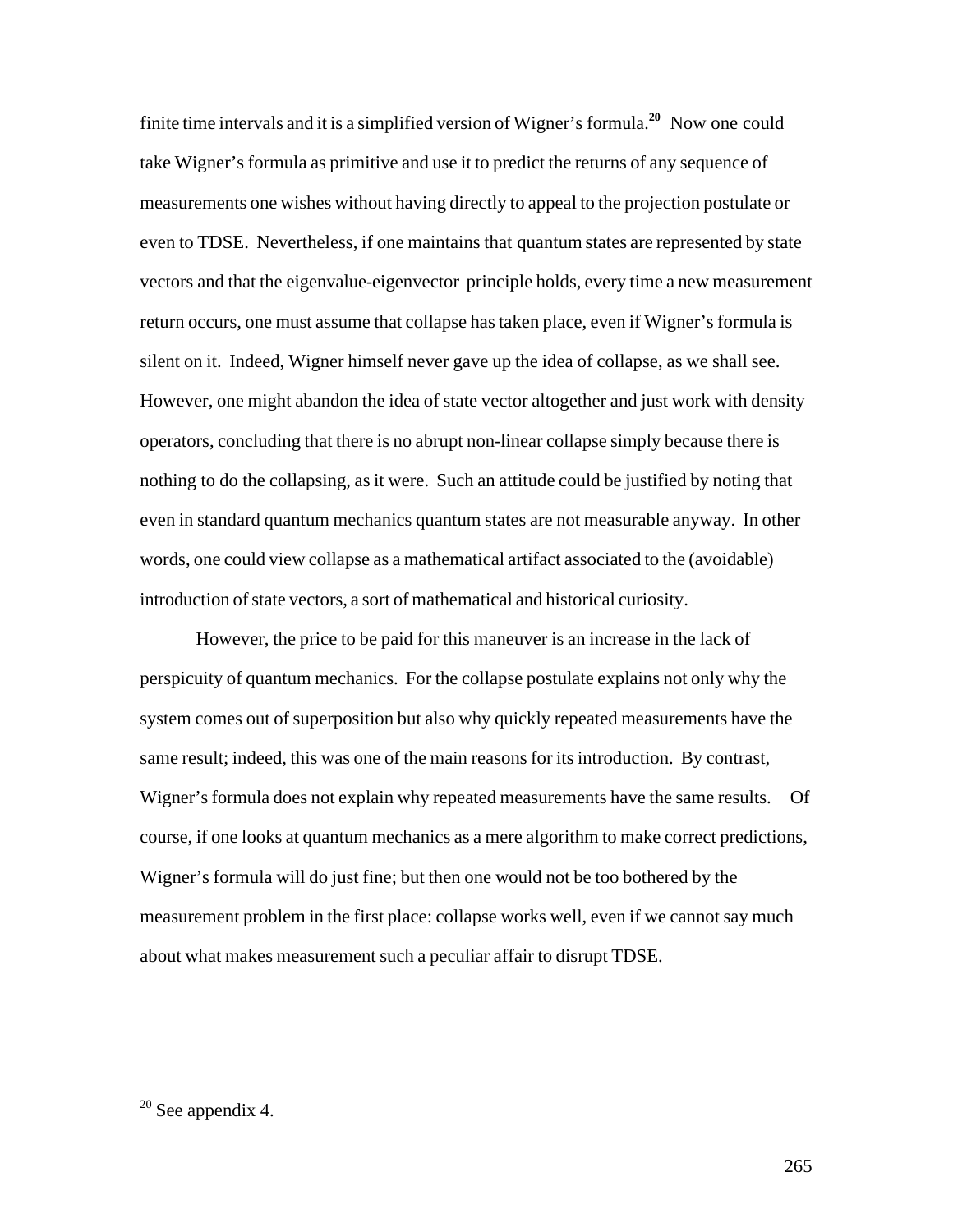## **Exercises**

#### **Exercise 11.1**

- 1. Prove that  $P_A^2 = P_A$ .
- 2. Prove that  $Tr(A)(A)$  = 1. [Hint. The arguments of Tr can be rotated cyclically: the rightmost can be moved to the leftmost position and vice versa; for example,  $Tr(ABC) = Tr(CBA) = Tr(BAC)$ . Use this to prove  $Tr(\psi \setminus \phi) = \langle \phi | \psi \rangle$  and then apply this result to obtain what we want].
- 3. True or false: if  $|\psi_1\rangle$ ,...,  $|\psi_n\rangle$  span the space, then  $\sum_i P_i = 1$ .

## **Exercise 11.2**

1. Prove that the density operator is Hermitian. [Hint: We need to show that  $\langle \Xi | \rho | \Phi \rangle^* = \langle \Phi | \rho | \Xi \rangle$ . From the definition of density operator, we have that  $\langle \Xi | \rho | \Phi \rangle = \sum_i p_i \langle \Xi | \Psi_i \rangle \langle \Psi_i | \Phi \rangle$ . Now construct the complex conjugate of the

summation's argument and from that obtain  $\langle \Phi | \rho | \Xi \rangle^*$ .]

- 2. Construct the density operator for the pure system  $|\Psi\rangle = \frac{1}{3}\begin{pmatrix} 2-i \\ 2-i \end{pmatrix}$  and determine  $\langle S_z \rangle$ and  $\langle S_{r} \rangle$ .
- 3. There is a relatively simple way of constructing the density matrix in the basis  $\{\vert \psi_1 \rangle, ..., \vert \psi_n \rangle\}$  for a pure system  $\vert \Psi \rangle = \sum_{n} c_n \vert \psi_n \rangle$ : simply set the elements of the matrix

as  $\rho_{i,j} = c_j^* c_i$ . Construct the density matrix for the system  $|\Psi\rangle = \frac{1}{\sqrt{15}} \left( \frac{3+i}{2-i} \right)$ .

4. Construct the density matrix in  $H = H_1 \otimes H_2$  corresponding to (11.2.13).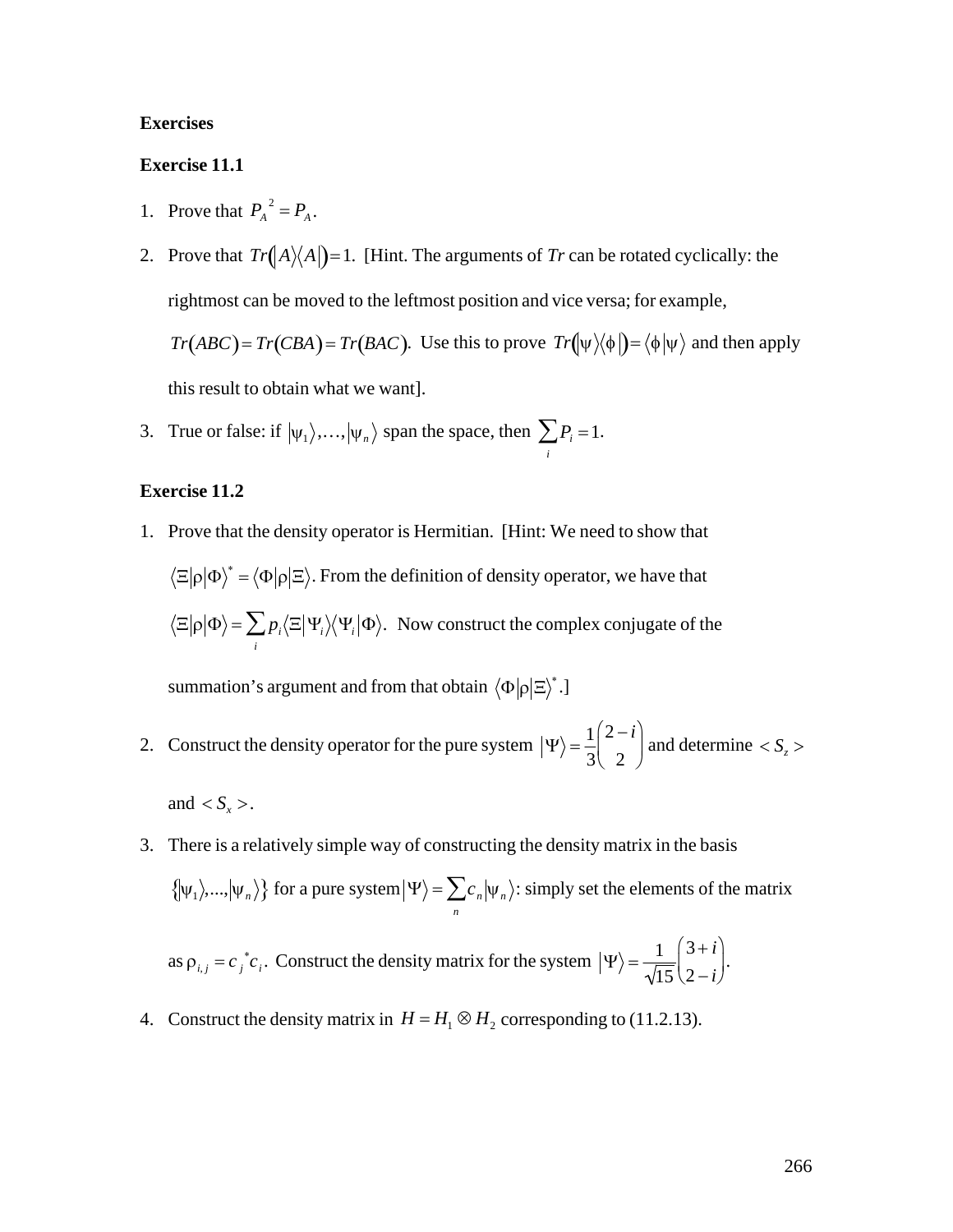# **Exercise 11.3**

Consider two entangled particles 1+2 in state  $|\Psi'\rangle = \alpha |e_1 d_1\rangle - \beta |e_2 d_2\rangle$ . Determine the density operator for the whole system and the reduced density operators for 1 and 2.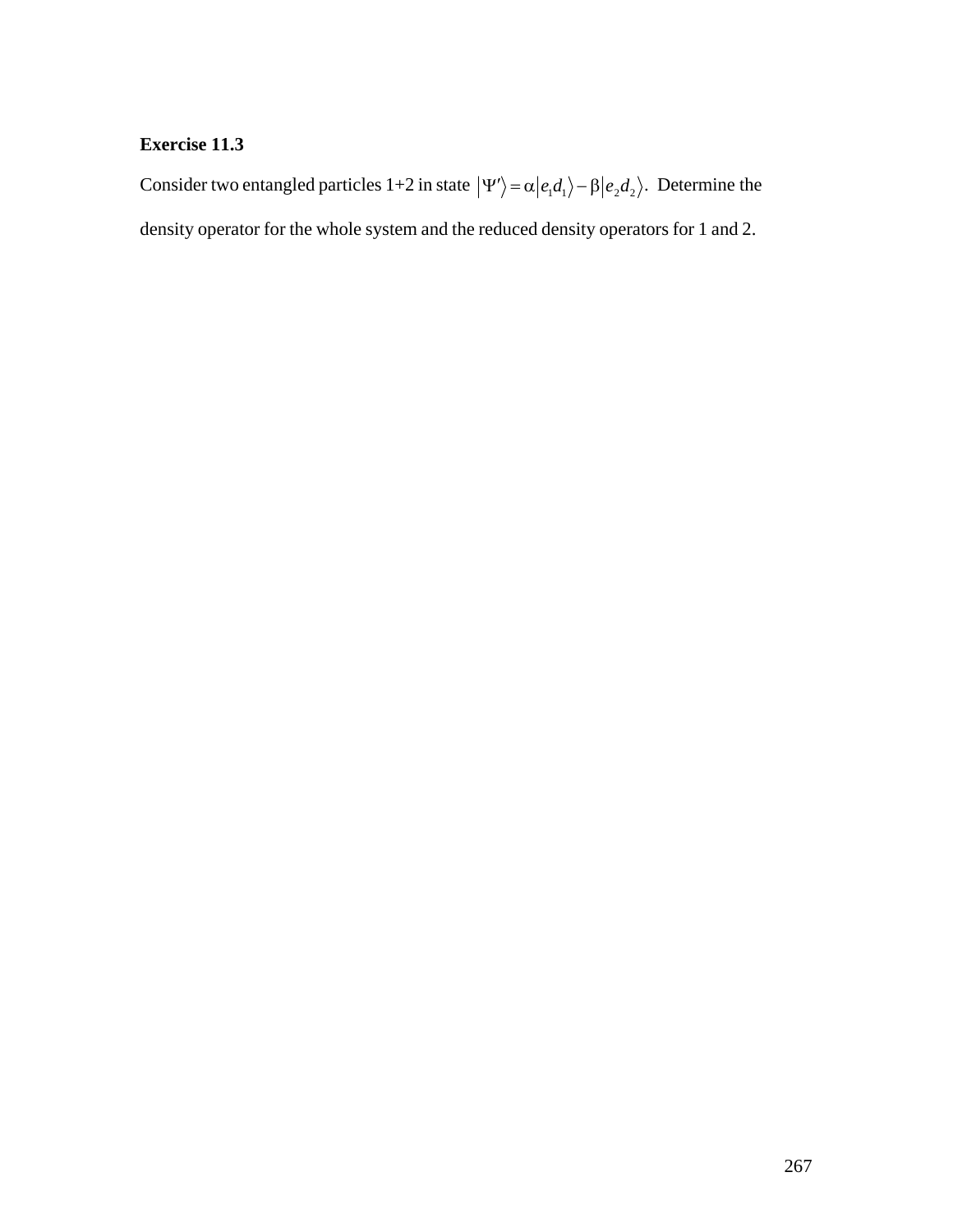## **Answers to the Exercises**

#### **Exercise 11.1**

- 1.  $P_A^2 = |A\rangle\langle A|A\rangle\langle A|$ , and since  $\langle A|A\rangle = 1$ ,  $P_A^2 = |A\rangle\langle A|A\rangle\langle A| = |A\rangle\langle A| = P_A$ . 2.  $Tr(\psi \rangle \langle \phi |) = Tr \langle \phi | \psi \rangle = \langle \phi | \psi \rangle$ . Applying this result the projection operator we obtain  $Tr(A)\langle A|]=\langle A|A\rangle=1.$
- 3. True, as it directly follows from (11.1.3).

# **Exercise 11.2**

1.  $\langle \Xi | \rho | \Phi \rangle = \sum p_i \langle \Xi | \Psi_i \rangle \langle \Psi_i | \Phi \rangle$ , and consequently  $\langle \Xi | \rho | \Phi \rangle^* = \left( \sum p_i \langle \Xi | \Psi_i \rangle \langle \Psi_i | \Phi \rangle \right)^* = \sum p_i \langle \Phi | \Psi_i \rangle \langle \Psi_i | \Xi \rangle = \langle \Phi | \rho | \Xi \rangle.$ 2.  $\rho = \frac{1}{9} \left( \frac{2-i}{2} \right) (2+i-2) = \frac{1}{9} \left( \frac{5}{4+2i} - \frac{4-2i}{4} \right)$ . Hence,  $\langle S_z \rangle = \frac{\hbar}{18} Tr \left| \begin{pmatrix} 5 & 4-2i \\ 4+2i & 4 \end{pmatrix} \begin{pmatrix} 1 & 0 \\ 0 & -1 \end{pmatrix} \right| = \frac{\hbar}{18} (5-4) = \frac{\hbar}{18};$  $\langle S_x \rangle = \frac{\hbar}{18} Tr \left| \begin{pmatrix} 5 & 4-2i \\ 4+2i & 4 \end{pmatrix} \begin{pmatrix} 0 & 1 \\ 1 & 0 \end{pmatrix} \right| = \frac{4}{9} \hbar.$